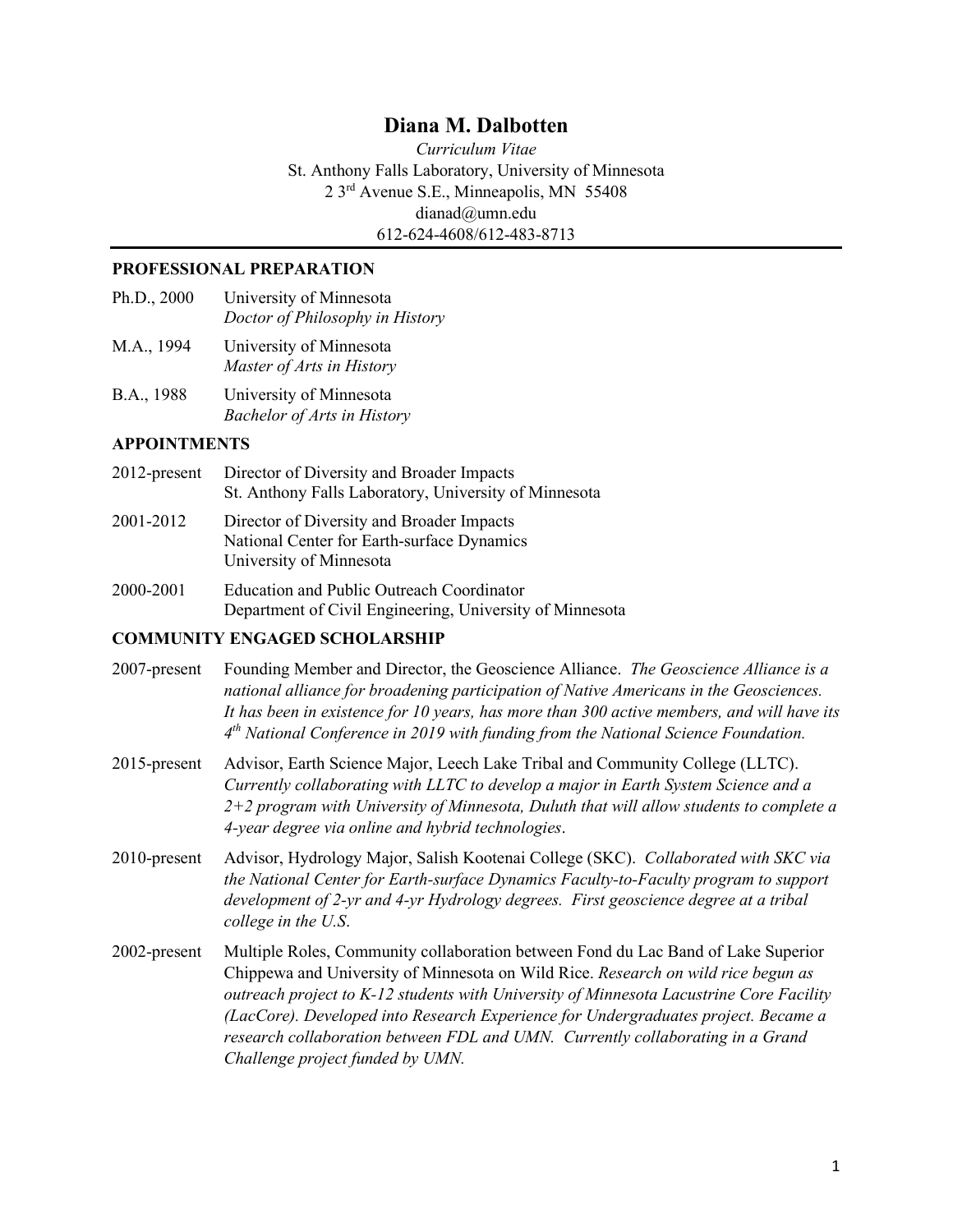#### **PUBLICATIONS**

- 1. Matson, L.; Ng, G-H. C.; Dockry, M.; Nyblade, M.; King, H.J.; Bellcourt, M.; Bloomquist, J.; Bunting, P.; Chapman, E.; **Dalbotten, D.**; Davenport, M.A.; Diver, K.; Duquain, M.; Graveen, W.; Hagsten, K.; Hedin, K.; Howard, S.; Howes, T.; Johnson, J.; Kesner, S.; Kojola, E.; LaBine, R.; Larkin, D.; Montano, M.; Moore, S.; Myrbo, A.; Northbird, M.; Porter, M.; Robinson, R.; Santelli, C.; Schmitter, R.; Shimek, R.; Schuldt, N.; Smart, A.; Strong, D.; Torgeson, J.; Vogt, D.; Waheed, A. Transforming research and relationships through collaborative tribal-university partnerships on Manoomin (wild rice), Environmental Science & Policy, Volume 115, 2021, Pages 108-115, ISSN 1462-9011, [https://doi.org/10.1016/j.envsci.2020.10.010.](https://doi.org/10.1016/j.envsci.2020.10.010) [\(http://www.sciencedirect.com/science/article/pii/S1462901120313599\)](http://www.sciencedirect.com/science/article/pii/S1462901120313599)
- 2. Haaker, R. and **Dalbotten, D**. "What is an REU?" Chapter in: GEO REU Handbook: A Guide for Running Inclusive and Engaging Geoscience Research Internship Programs. 1 ed. Sloan V, Haacker R, editors. Boulder, CO: National Center for Atmospheric Research; 2020. Chapter 1; p.1-8. 177p.
- 3. **Dalbotten, D.** and Sloan V. "Recruiting Students for Your REU," Chapter in: GEO REU Handbook: A Guide for Running Inclusive and Engaging Geoscience Research Internship Programs. 1 ed. Sloan V, Haacker R, editors. Boulder, CO: National Center for Atmospheric Research; 2020. Chapter 3; p.23-30. 177p.
- 4. **Dalbotten, D.;** Noriega, G.; and Haacker, R. "Logistics and Student Handbooks," Chapter in: GEO REU Handbook: A Guide for Running Inclusive and Engaging Geoscience Research Internship Programs. 1 ed. Sloan V, Haacker R, editors. Boulder, CO: National Center for Atmospheric Research; 2020. Chapter 5; p.45-51. 177p.
- 5. Noriega, G.; Barnes, T.; **Dalbotten, D.;** and LaDue, D. "Team Building and Cohort Development," Chapter in: GEO REU Handbook: A Guide for Running Inclusive and Engaging Geoscience Research Internship Programs. 1 ed. Sloan V, Haacker R, editors. Boulder, CO: National Center for Atmospheric Research; 2020. Chapter 7; p.67-76. 177p.
- 6. Bruno, B.; Haacker, R.; **Dalbotten, D.;,** and Sloan, V. Safety . In: GEO REU Handbook: A Guide for Running Inclusive and Engaging Geoscience Research Internship Programs. 1 ed. Sloan V, Haacker R, editors. Boulder, CO: National Center for Atmospheric Research; 2020. Chapter 10; p.99-112. 177p.
- 7. Gates, A. E; McNeal, K.; Riggs, E.; Sullivan, S.; **Dalbotten, D**., New developments in diversity and inclusiveness in geosciences, Journal of Geoscience Education; Bellingham Vol. 67, Iss. 4, (Nov 2019): 285-286. DOI:10.1080/10899995.2019.1671713
- 8. Noyszewski, A. K., Anderson, N. O., Smith, A. G., Kilian, A., **Dalbotten, D.**, Ito, E., Timm, A., & Pellerin, H. (2019). Challenges of Establishing Native versus Exotic Status of Herbarium Specimens, HortScience : a publication of the American Society for Horticultural Science, 29(5), 549-553. doi: https://doi.org/10.21273/HORTTECH04313-19.
- 9. Geraghty-Ward, E., **Dalbotten, D.M**., Bueno-Watts, N., Berthelote, A., Using place-based, community-inspired research to broaden participation in the geosciences, GSA Today, Vol. 8, No. 8, August 2018.
- 10. **Dalbotten, D.M**., Bueno Watts, N., and Berthelote, A., Thoughts on the Geoscience Alliance on National Native American Heritage Month, AGU From the Prow, Nov. 17, 2017.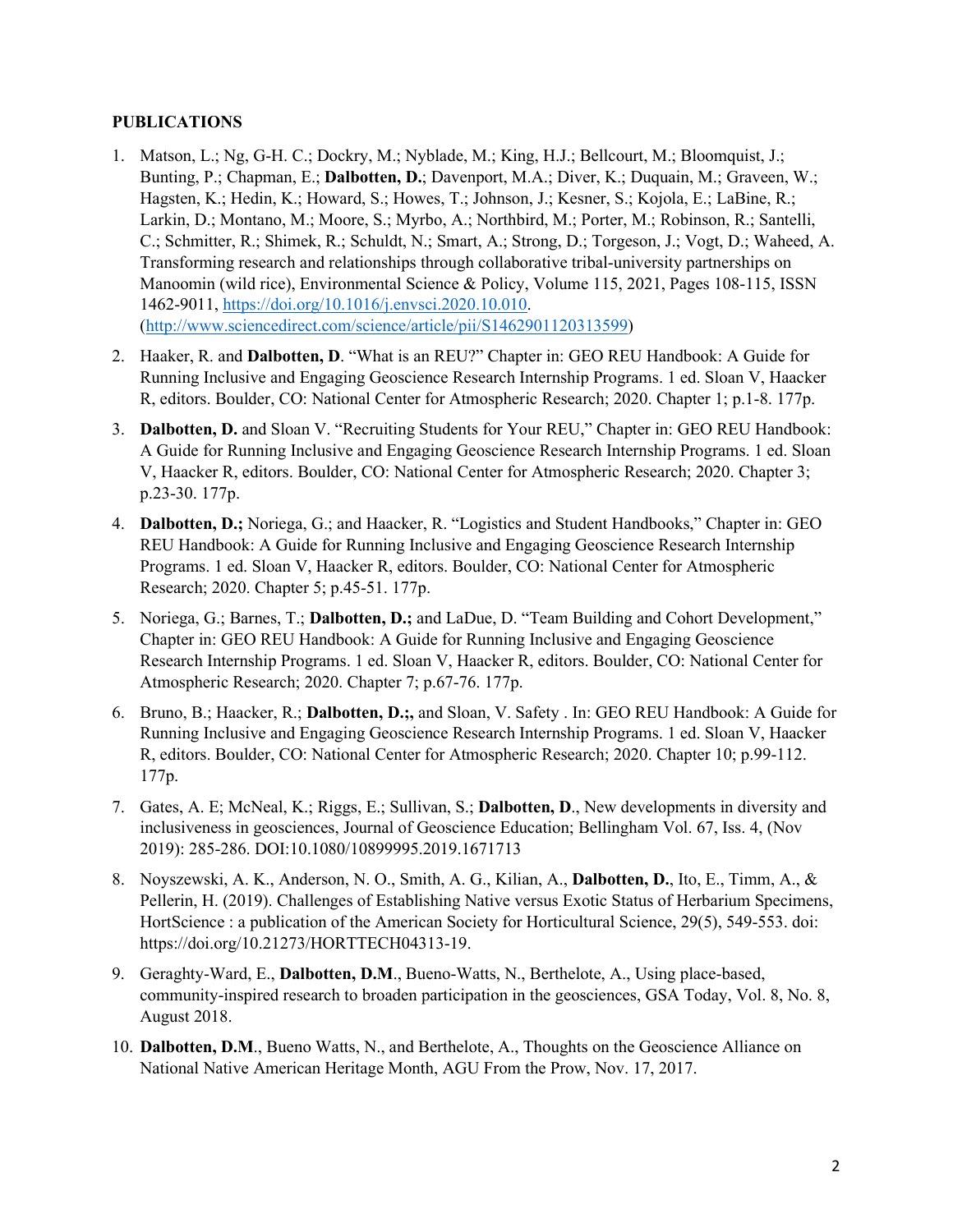- 11. **Dalbotten, D.M**., Ito, E., Eriksson, S., Pellerin, H., Greensky, L., and Kowalczak, C., *gidakiimanaanawigamig's* Circle of Learning: A Model for Partnership between Tribal Community and Research University, International Journal of Partnership Studies, Vol. 4, No. 3, Fall 2017.
- 12. **Dalbotten, D.M**., Hamilton, P. and Roehrig, G. (eds.), Future Earth: Advancing Civic Understanding of the Anthropocene, American Geophysical Union (AGU) Monograph, Hoboken: John Wiley and Sons, Inc., June 2014.
- 13. **Dalbotten, D. M.**, Haaker-Santos, R., and Zurn-Burkhimer, S., "New Voices: The Role of Undergraduate Geoscience Research in Supporting Alternative Perspectives on the Anthropocene," chapter in Dalbotten, D. M., Hamilton, P. and Roehrig, G. (eds), Future Earth, Advancing Civic Understanding of the Anthropocene, American Geophysical Union (AGU) Monograph, Hoboken: John Wiley and Sons, Inc., June 2014.
- 14. Bueno-Watts, N., Smythe, W., Geraghty-Ward, E., **Dalbotten, D.,** Green, V., Tano, M., and Berthelote, A., "Geoscience Alliance: Building Capacity to Use Science for Sovereignty in Native Communities," chapter in Dalbotten, D. M., Hamilton, P. and Roehrig, G. (eds), Future Earth, Advancing Civic Understanding of the Anthropocene, American Geophysical Union (AGU) Monograph, Hoboken: John Wiley and Sons, Inc., June 2014.
- 15. **Dalbotten, D.M**., Ito, E., Myrbo, A., Pellerin, H., Greensky, L., Howes, T, Wold, A., and McEathron, M., NSF-OEDG Manoomin Science Camp Project: A Model for Engaging American Indian Students in Science, Technology, Engineering, and Mathematics, Journal of Geoscience Education, Special Issue on Place-Based Education, May 2014, Vol. 62, No. 2, pp. 227-243.
- 16. **Dalbotten, D.,** First tribal college or university to offer hydrology degree program, Eos, Transactions American Geophysical Union 93 (30), 291-291, 2012.
- 17. Roehrig, G., Campbell, K., **Dalbotten, D.,** and Varma, K., CYCLES: A culturally-relevant approach to climate change education in native communities, Journal of Curriculum and Instruction 6 (1), 73- 89, 2012.

# **HONORS AND AWARDS**

- 1. **AGU Thriving Earth Exchange Fellow**, 2020.
- 2. **Community Engaged Scholar Award**, University of Minnesota, 2020
- 3. **Institute on the Environment** (University of Minnesota) Fellow, 2019.
- 4. **Presidents' Award for Excellence in Science, Mathematics and Engineering Mentoring**, 2014. Institutional Award accepted on behalf of the National Center for Earth-surface Dynamics.
- 5. **Fellow, Geological Society of America**, Elected in recognition of distinguished contributions to the geosciences, 2018
- 6. **Community Engaged Scholar Award**, University of Minnesota, College of Science and Engineering, 2018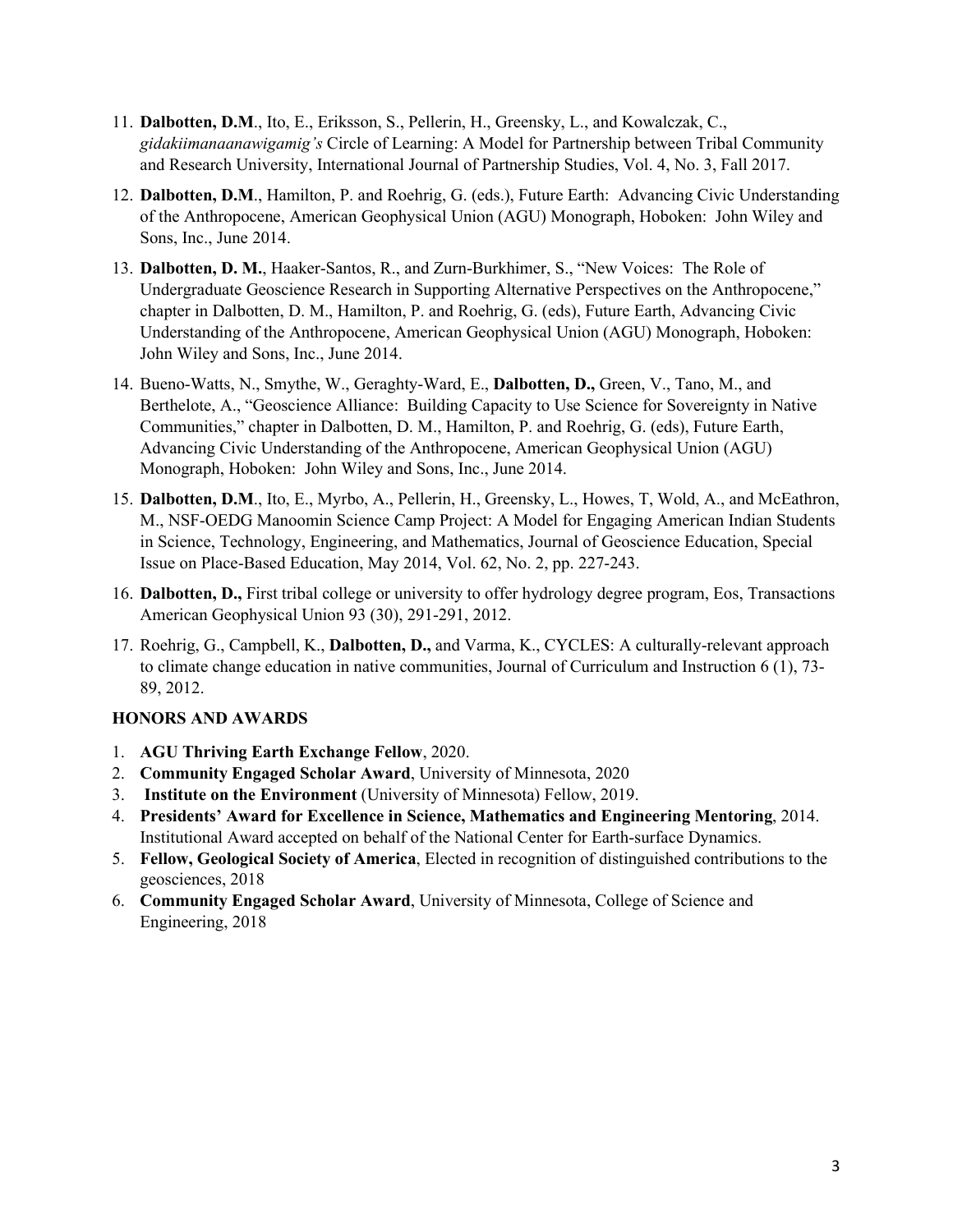# **FUNDED RESEARCH PROJECTS**

| <b>External Sources</b> |                                                                                                                                                                                                                                                                                                                                                                                        |                     |
|-------------------------|----------------------------------------------------------------------------------------------------------------------------------------------------------------------------------------------------------------------------------------------------------------------------------------------------------------------------------------------------------------------------------------|---------------------|
|                         | 1. Co-Principal Investigator<br>PI Karletta Chief, University of Arizona, Tucson<br>National Science Foundation, Human Resources Division: Collaborative Research: NSF<br><b>INCLUDES Alliance: Broadening Career Pathways in Food, Energy, and Water Systems with</b><br>and within Native American Communities (Native FEWS Alliance)<br>NSF HRD 2120035. Amount \$875,957           | $8/1/21 - 7/1/26$   |
|                         | 2. Senior Personnel<br>PI Sarah Hobbie, University of Minnesota<br>National Science Foundation, Division of Environmental Biology, LTER: The Changing Nature of<br>Cities: Ecological and Social Dynamics in the Minneapolis-St. Paul Urban Ecosystem<br>NSF-DEB 1242531. Amount: \$7,126,200                                                                                          |                     |
|                         | 3. Co-Principal Investigator<br>PI Bhaskar Upadhyay, University of Minnesota<br>National Science Foundation, Division of Research on Learning (DRL): Water Values--Advancing<br><b>Informal STEM Learning through Native Voices, Planetariums, and Reciprocal Collaboration</b><br>NSF DRL 1906654. Amount: \$296,092                                                                  | $9/1/19 - 8/31/21$  |
|                         | 4. Co-Principal Investigator<br>PI Shashi Shekhar, University of Minnesota<br>National Science Foundation, Medium: Investigating Spatial-Temporal Informatics for Transportation<br>Science<br>NSF 1909019. Amount \$1,200,000                                                                                                                                                         | $7/1/19 - 6/31/23$  |
| 5.                      | <b>Senior Personnel</b><br>PI Brandy Toner, University of Minnesota<br>National Science Foundation, Division of Earth Sciences (EAR): Collaborative research: Banded<br>together: modern water-microbe-mineral feedbacks in the deep Archean lithosphere<br>Amount: \$1,023,256                                                                                                        | $9/15/18 - 8/31/23$ |
|                         | 6. Senior Personnel<br>PI: Jessica Kozarek, University of Minnesota<br>National Science Foundation, Division of Earth Sciences (EAR): Collaborative Research: Linking<br>turbulent flow dynamics to meandering river migration<br>Amount: \$294,550                                                                                                                                    | $8/1/18 - 7/31/21$  |
|                         | 7. Principal Investigator<br>Co-PI Antony Berthelote, Salish Kootenai College<br>National Science Foundation Research Experiences for Undergraduates Site (REU) program<br>Research Experiences for Undergraduates Site on Sustainable Land and Water Resources—A<br><b>Community-Based Participatory Research Experience for Undergraduates</b><br>NSF EAR 1757451. Amount: \$594,889 | 6/01/18-5/31/2021   |
|                         | 8. Senior Personnel<br>PI: Jennifer Frisch, University of Minnesota, Duluth, Department of Education<br>NOAA B-Wet program Watershed Stories: Learners Exploring their Place in the Ecosystem<br>Amount: \$55,000                                                                                                                                                                      | $1/1/18 - 06/31/19$ |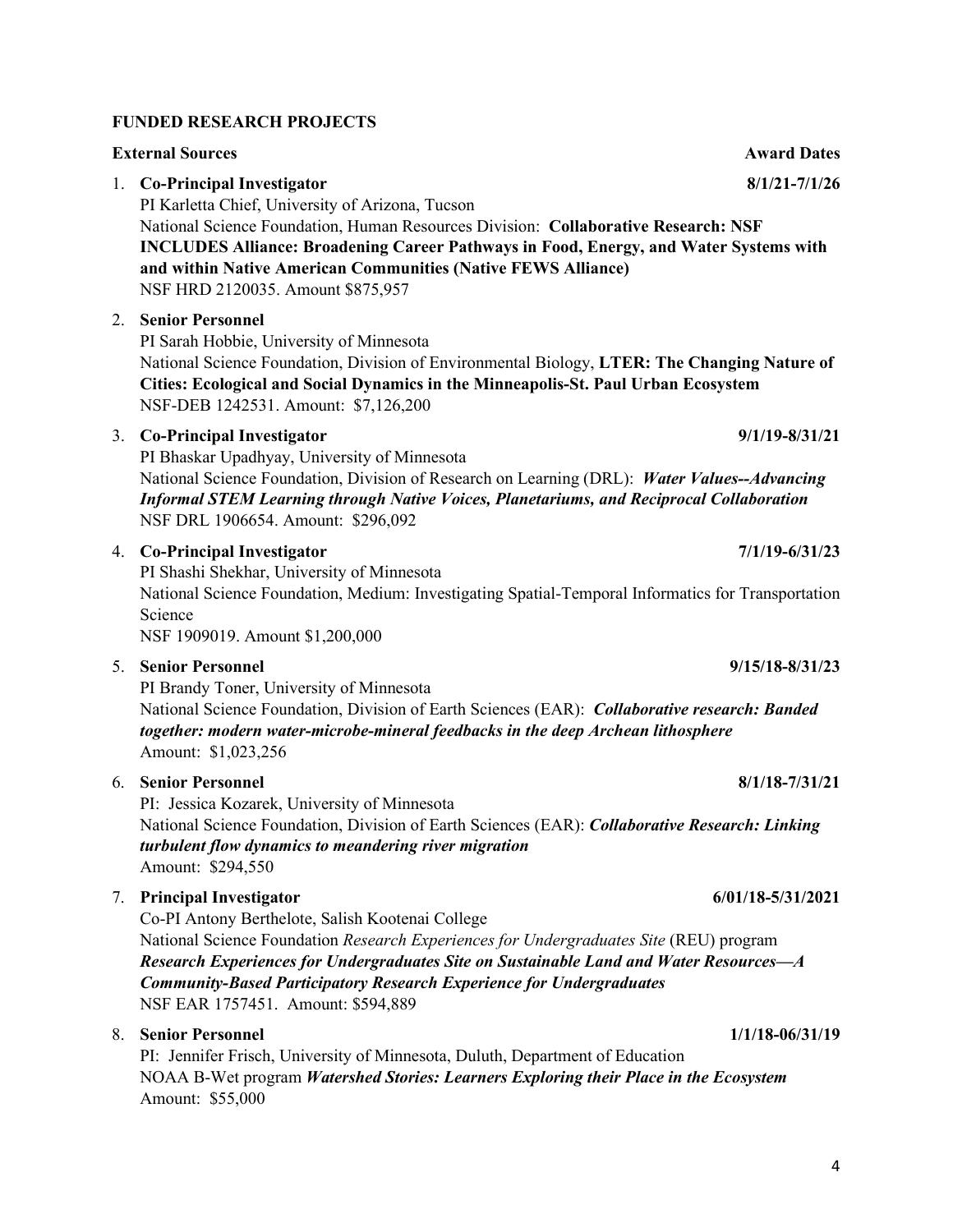#### 9. **Co-Principal Investigator 9/1/17-8/31/2020**

PI: Shashi Shekhar, University of Minnesota, Computer Science Department. Co-PIs Anu Ramaswami, Jason Cao, Frank Duoma, Robert Johns, University of Minnesota National Science Foundation *Smart & Connected Cities* (SCC) program *Connecting the Smart-City Paradigm with a Sustainable Urban Infrastructure Systems Framework to Advance Equity in Communities*

NSF S&CC IRG 1737633. Amount: \$2,500,000

## 10. **Senior Personnel 8/1/17-7/31/2019**

PI: Anu Ramaswami, University of Minnesota, Humphrey School of Public Affairs Co-PIs Yingling Fan, Armistead Russell, Benjamin Orlove, Patricia Culligan National Science Foundation *Chemical, Bioengineering, Environmental, and Transport Systems*  (CBET) program *SRN: Integrated Urban Infrastructure Solutions for Environmentally Sustainable, Healthy and Livable Cities.*

NSF CBET 1444745. Amount: \$12,000,000

### 11. **Principal Investigator 8/1/17-8/31/2019**

Co-PIs Antony Berthelote, Salish Kootenai College; Nievita Bueno Watts, Univ. of Northern Iowa National Science Foundation *Education and Human Resources, Tribal College and Universities Program, Integrative and Collaborative Research Program* (EHR, TCUP, ICER) *Geoscience Alliance Research Coordination Network--Broadening Participation of Native Americans in the Geosciences*

NSF EAR 1659963. Amount: \$200,000

### 12. **Principal Investigator 5/20/15-6/4/2017**

Co-PI Antony Berthelote, Salish Kootenai College

National Science Foundation *Research Experiences for Undergraduates Site* (REU) program *Research Experiences for Undergraduates Site on Sustainable Land and Water Resources—A Community-Based Participatory Research Experience for Undergraduates* NSF EAR 1461006. Amount: \$886,387

# 13. **Co-Principal Investigator 10/1/15-9/30/2020**

PI: Howard Mooers, University of Minnesota, Duluth, Earth and Environmental Sciences Co-PIs Rachel Breckenridge, Univ. of Minnesota, Duluth and Diana Dalbotten, Univ. of Minnesota National Science Foundation *Improving Undergraduate STEM Education Geopaths* (IUSE) program *Collaborative Research: A Community of Nature—Development of a network promoting the recruitment and retention of American Indians in the Geosciences with emphasis on Tribal Resource Management* (Collaborative with Leech Lake Tribal College, Melinda Neville, PI) NSF HRD 1540661. Amount: \$290,743

### 14. **Co-Principal Investigator 8/17/14-8/31/2018**

PI: Emi Ito, University of Minnesota, Department of Earth Sciences Co-PI Diana Dalbotten, University of Minnesota National Science Foundation *Advancing Informal STEM Learning* (AISL) program *Niizho-Bimaadiziwin (Walking in Two Worlds)—Preparing Future Native Scientists, Expanding Research Ethics, and Learning from Tribal Resource*  NSF DRL 1422917. Amount: \$296,856

### 15. **Co-Principal Investigator 9/12/13-8/31/2017**

PI: Antony Berthelote, Salish Kootenai College, Hydrology Department Co-PIs Shandin Pete, Salish Kootenai College and Diana Dalbotten, University of Minnesota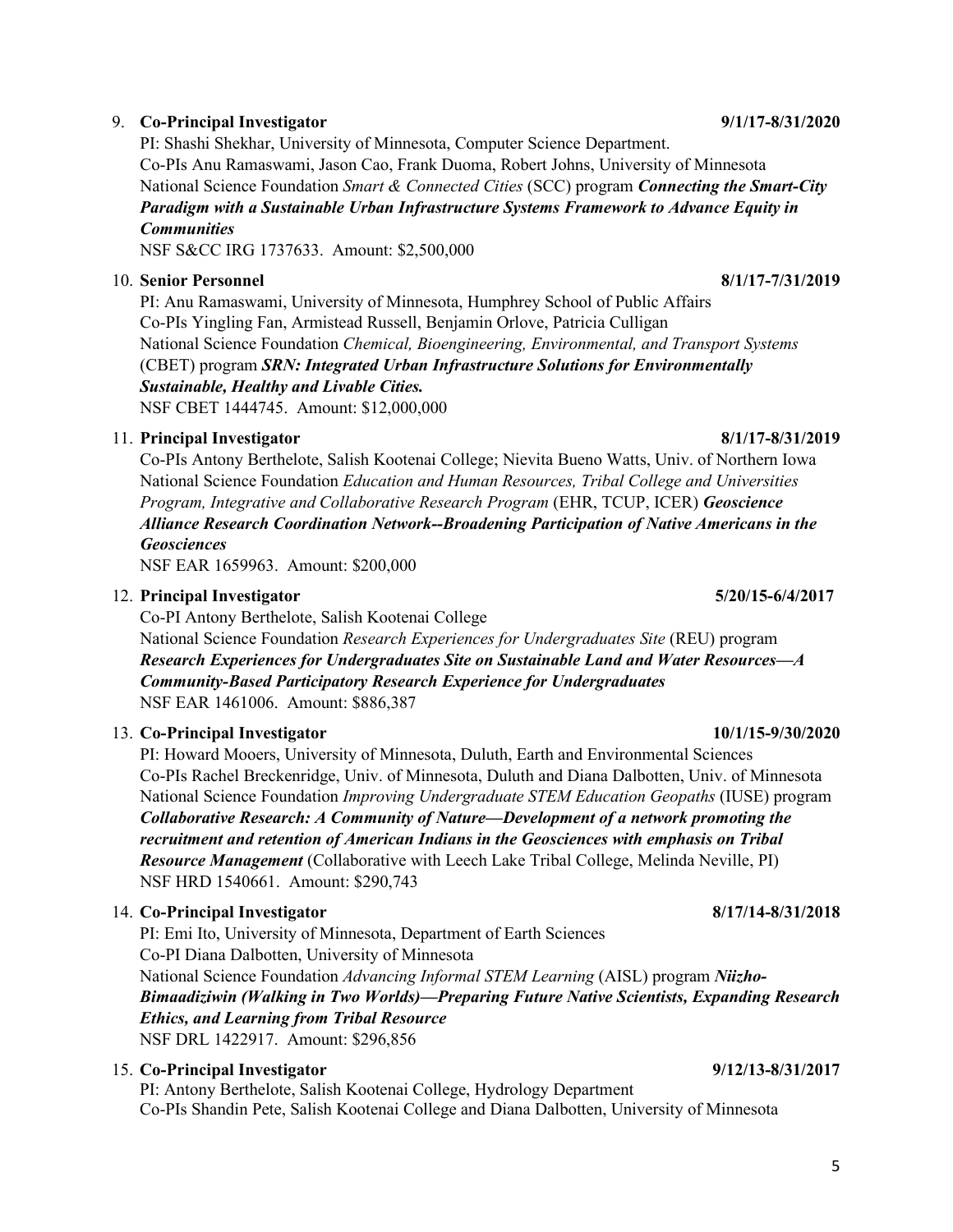National Science Foundation *Transforming Undergraduate Education in STEM* (TUES) program *Transforming Indigenous Geoscience Education and Research (TIGER)*  NSF DUE 1323692. Amount: \$357,122

#### 16. **Co-Principal Investigator 8/31/13-3/31/2017**

PI: Richard Hooper, Consortium of Universities for the Advancement of Hydrologic Sciences, Inc. (CUAHSI) Co-PIs Alva Couch, Tufts University; Diana Dalbotten, University of Minnesota; and Antony Berthelote, Salish Kootenai College National Science Foundation, *Hydrologic Sciences, Instrumentation and Facilities, Facilities Support: The CUAHSI Water Data Center*  NSF EAR 1248152. Amount: \$2,685,070

#### 17. **Senior Personnel 4/1/13-3/31/2018**

PI: Chris Paola, University of Minnesota, Department of Earth Sciences Co-PIs Efi Foufoula Georgiou and Vaughan Voller, University of Minnesota; and Patrick Hamilton, Science Museum of Minnesota

National Science Foundation *Education and Human Resources, Hydrologic Sciences, Geobiology and Low Temperature Geochemistry, Geomorphology and Land Use Dynamics, Sedimentary Geo and Paleobiology*, *National Center for Earth-surface Dynamics II--The Past and Future Earth* NSF EAR 1246761. Amount: \$2,999,993

#### 18. **Principal Investigator 6/7/12-4/30/15**

Co-PI Antony Berthelote, Salish Kootenai College

National Science Foundation *Research Experience for Undergraduates Site* (REU) program, *Research Experience for Undergraduates on Sustainable Land and Water Resources* NSF EAR 1156984. Amount: \$717,280

#### 19. **Principal Investigator 9/1/12-8/31/2013**

Co-PI Antony Berthelote, Salish Kootenai College National Science Foundation *Research Experience for Undergraduates Site* (REU) program *Research Experience for Undergraduates on Sustainable Land and Water Resources, Supplement-Building Research Capacity at Fond du Lac Resource Management* NSF EAR 1156984. Amount: \$42,325

#### 20. **Principal Investigator 2/15/12-1/31/13**

Co-PI Antony Berthelote, Salish Kootenai College National Science Foundation *Geoscience Education* (GEOED) program, T*he Second Geoscience Alliance National Conference in spring 2012 at Salish Kootenai College in Pablo, Montana* NSF GEO 1214555. Amount: \$37,040

#### 21. **Principal Investigator 5/1/12-4/30/13**

Co-PI Karen Campbell, University of Minnesota National Science Foundation *Research Experience for Undergraduates Site* (REU) program *Research Experience for Undergraduates for Sustainable Land and Water Resources* NSF EAR 1063095. Amount: \$130,000

#### 22. **Co-Principal Investigator 1/1/11-6/30/14**

PI: Gillian Roehrig, University of Minnesota, STEM Education Center Co-PIs **Diana Dalbotten** and Karen Campbell, University of Minnesota NASA *Global Climate Change Education* (GCCE) program, *CYCLES: Teachers Discovering Climate Change from a Native Perspective* NASA NNX10AT53A. Amount: \$679,676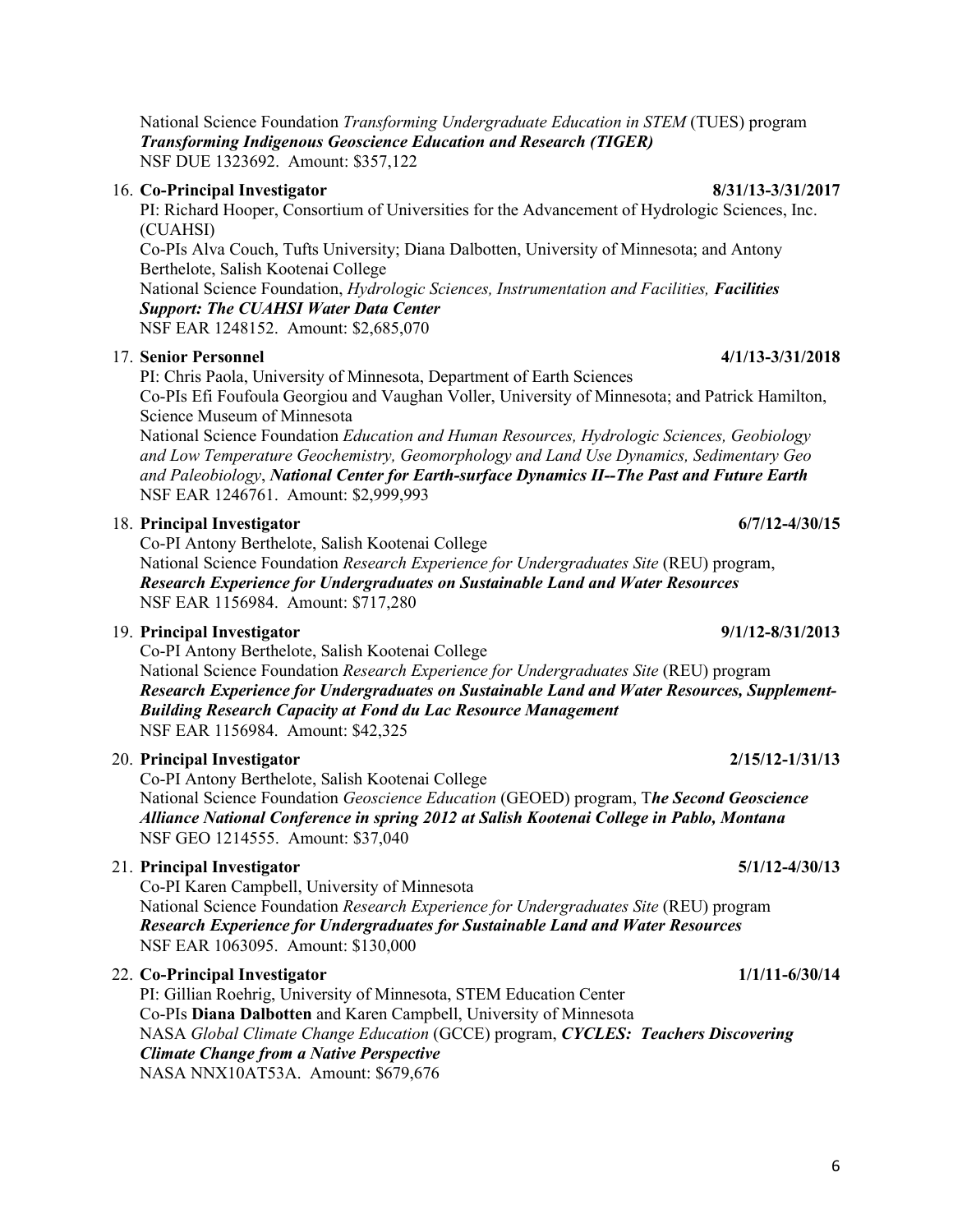|  | 23. Co-Principal Investigator<br>PI: Emi Ito, University of Minnesota, Department of Earth Sciences                                                                                                                                                                                                                                                                            | $1/1/11 - 6/30/14$ |  |  |  |
|--|--------------------------------------------------------------------------------------------------------------------------------------------------------------------------------------------------------------------------------------------------------------------------------------------------------------------------------------------------------------------------------|--------------------|--|--|--|
|  | Co-PIs Diana Dalbotten and Amy Myrbo, University of Minnesota<br>National Science Foundation Opportunities for Enhancing Diversity in the Geosciences (OEDG)<br>Collaborative Project: Track 2: manoomin, investigating the past, present, and future conditions<br>of wild rice lakes on the Fond du Lac Band of Lake Superior Chippewa<br>NSF GEO 0914694. Amount: \$828,917 |                    |  |  |  |
|  | 24. Principal Investigator<br>National Science Foundation Opportunities for Enhancing Diversity in the Geosciences (OEDG)<br>Planning Grant, OEDG Planning Grant: Alliance for Broadening Participation of Native<br><b>Americans in the Geosciences Conference</b><br>NSF GEO 0939753. Amount: \$39,770                                                                       | $9/13/9 - 1/31/11$ |  |  |  |
|  | 25. Principal Investigator                                                                                                                                                                                                                                                                                                                                                     | $5/1/8 - 4/30/11$  |  |  |  |
|  | Co-PI Kimberly Hill, University of Minnesota<br>National Science Foundation Research Experience for Undergraduates Site (REU) program,<br>Research Experience for Undergraduates on River and Coastal Restoration<br>NSF EAR 0755346. Amount: \$265,050                                                                                                                        |                    |  |  |  |
|  | <b>26. Senior Personnel</b>                                                                                                                                                                                                                                                                                                                                                    | $1/1/7 - 7/31/13$  |  |  |  |
|  | PI: Efi Foufoula-Georgiou, University of Minnesota, Department of Civil Engineering<br>Co-PIs Chris Paola and Gary Parker, University of Minnesota<br>National Science Foundation Science and Technology Center (STC) program<br><b>STC: The National Center for Earth-surface Dynamics</b><br>NSF EAR 0120914. Amount: \$17,975,057                                           |                    |  |  |  |
|  | 27. Senior Personnel                                                                                                                                                                                                                                                                                                                                                           | $1/1/2 - 12/31/6$  |  |  |  |
|  | PI: Gary Parker, University of Minnesota, Department of Civil Engineering<br>Co-PIs Efi Foufoula Georgiou and Chris Paola, University of Minnesota<br>National Science Foundation Science and Technology Center (STC) program, STC: The National<br><b>Center for Earth-surface Dynamics</b><br>NSF EAR 0120914. Amount: \$19,271,727                                          |                    |  |  |  |
|  | <b>Internal University of Minnesota</b>                                                                                                                                                                                                                                                                                                                                        |                    |  |  |  |
|  | 28. Collaborator                                                                                                                                                                                                                                                                                                                                                               | 2017-2019          |  |  |  |
|  | PIs: Kate Derickson, Susan Galatowitsch, Sarah Hobbie, Bonnie Keeler, Stephen Polasky, University<br>of Minnesota<br>University of Minnesota, Grand Challenge Award, Water and Equity: Co-developing Research and                                                                                                                                                              |                    |  |  |  |
|  | <b>Engaged Approaches to Transforming Environments (WE CREATE)</b><br>Amount: \$720,000                                                                                                                                                                                                                                                                                        |                    |  |  |  |
|  | 29. Collaborator                                                                                                                                                                                                                                                                                                                                                               | 2017-2019          |  |  |  |
|  | Co-PIs: Crystal Ng, Mark Bellcourt, Mae Davenport, Daniel Larkin, Amy Myrbo, Mike Dockry,<br>University of Minnesota                                                                                                                                                                                                                                                           |                    |  |  |  |
|  | University of Minnesota, Grand Challenge Award, Wild Rice in Minnesota and the Great Lakes<br>Region: A Flagship for Environmental Preservation and Indigenous Resource Sovereignty<br>Amount: \$720,00.                                                                                                                                                                       |                    |  |  |  |
|  |                                                                                                                                                                                                                                                                                                                                                                                |                    |  |  |  |

# 7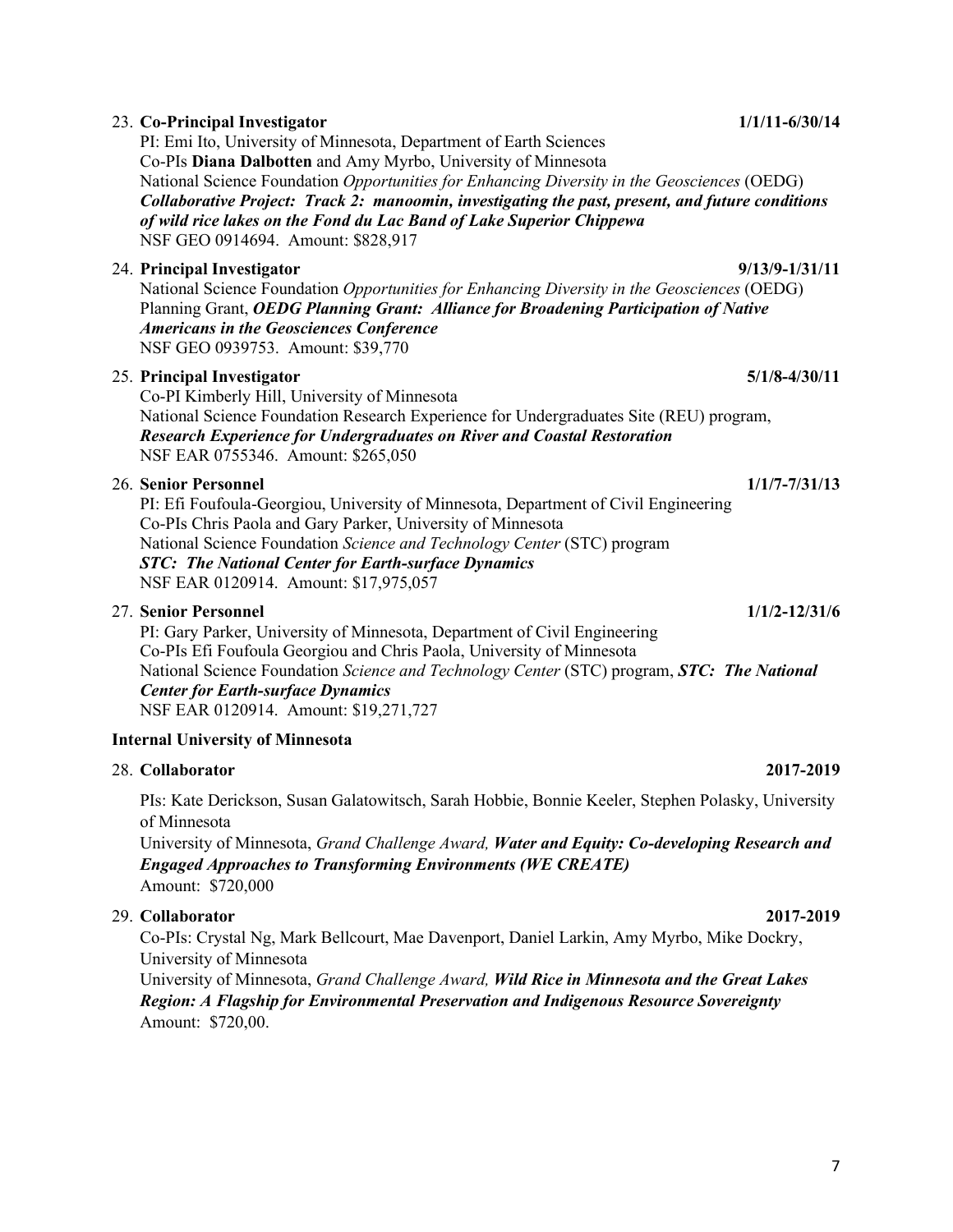#### 30. **Principal Investigator 2016-2018**

Co-PIs: Stacey Stark, Jennifer Fritsch, University of Minnesota, Duluth; Jonee Brigham, University of Minnesota University of Minnesota, *MNDRIVE On the Horizon*, *Spatial Technologies in Community Environmental Management* Amount:\$29,742.

#### **CONFERENCE PRESENTATIONS, ORGANIZED SESSIONS, AND INVITED TALKS**

#### **2020**

Dalbotten, D. Update on the EFI Diversity and Inclusion Working Group. Part of the AGU Town Hall: Introducing the NEON Ecological Forecasting Challenge hosted by the Ecological Forecasting Initiative Research Coordination Network. American Geophysical Union Fall Meeting B109-0012, December 1-17, 2020, online.

Dalbotten, D.; Bueno Watts, N.; Ward, E.G. and Berthelote, A. The REU on Sustainable Land and Water Resources 2020: a (Virtual) Tribal and Community-Based Participatory Research Experience. American Geophysical Union Fall Meeting ED051-0007, December 1-17, 2020, online.

Nyblade, M.; King, H. J.; Aiona, M.; Bellcourt, M.; Bloomquist, J.; Bunting, P.; chapman, E.; Colvin, J.; Diver, K.; Dalbotten, D.; Dockry, M.; Duquain, M.; Graveen, J.; Hagstren, K.; Hedin, K.; Howard, S.; Howes, T.; Johnson, J.; Kesner, S.; Kojola, E.; LaBine, R.; Larkin, D.; Matson, L.; Montano, M.; Moore, S.; Myrbo, A.; Ng, G.-H. C.; Northbird, M.; Robinson, R.; Porter, M.; Santelli, C.; Schmitter, R.; Schuldt, N.; Shimek, R.; Smart, A.; Strong, D.; Tallas, N.; Tran, T.; Torgeson, J.; Torres, S.; Vogt, D. and Waheed, A. First, we must consider Manoomin (Psiŋ, wild rice, Zizania palustris): Emergent understandings of meaningful research and relationships in tribal-university partnership centering Manoomin. American Geophysical Union Fall Meeting SY020-0011, December 1-17, 2020, online.

Dalbotten. D. (invited). The structure of the REU on Sustainable Land and Water Resources – an alternative model of REU program. REU GEO Virtual Workshop on Structuring Your REU, Creative Ideas.

Dalbotten, D. Invited panel member. Advancing a Systems Approach to Studying the Earth: A Strategy for the National Science Foundation Workshop on Education and Workforce for Earth Systems Science: Framing Session, November 13, 2020, online.

Bueno Watts., N.; **Dalbotten, D**.; Watts, E. G. and Berthelote, A. Methods for Incorporating Identity, Place, and Culture into a "Virtual" Undergraduate Research Experience: The REU on Sustainable Land and Water Resources During the Covid19 Pandemic. Geological Society of America Fall Meeting, October 26-30, 2020, online meeting, Geological Society of America Abstracts with Programs. Vol 52, No. 6, 2020. doi: 10.1130/abs/2020AM-359255. Available online: [https://gsa2020.e](https://gsa2020.e-attend.com/confex?sessionCode=169-5&user=dianad@umn.edu)[attend.com/confex?sessionCode=169-5&user=dianad@umn.edu](https://gsa2020.e-attend.com/confex?sessionCode=169-5&user=dianad@umn.edu)

Nyblade, M., Bloomquist, J.; Bunting, P., Caldwell, T.; Chapman, E.; Charwood, L.; Colvin, J.; **Dalbotten, D**.; Davenport, M.; Dockry, M.; Duquain, M.; Graveen, J.; Hedin, K.; Howes, R.; Howes, T.; Kesner, S.; King, H.J.; Kuester, B.; Larkin, D.; Matson, L.; Mullen, B.; Ng., G.-H. C.; O'hara, P., Santelli, C., Schmitter, R.; Schuldt, N.; Torgeson, J.; Vogt, D.; Waheed, A.; Weiss, C.; and White, L. First we should consider manoomin (wild rice): Co-producing interdisciplinary ecological knowledge and co-protecting Indigenous resource sovereignty. Geological Society of American North Central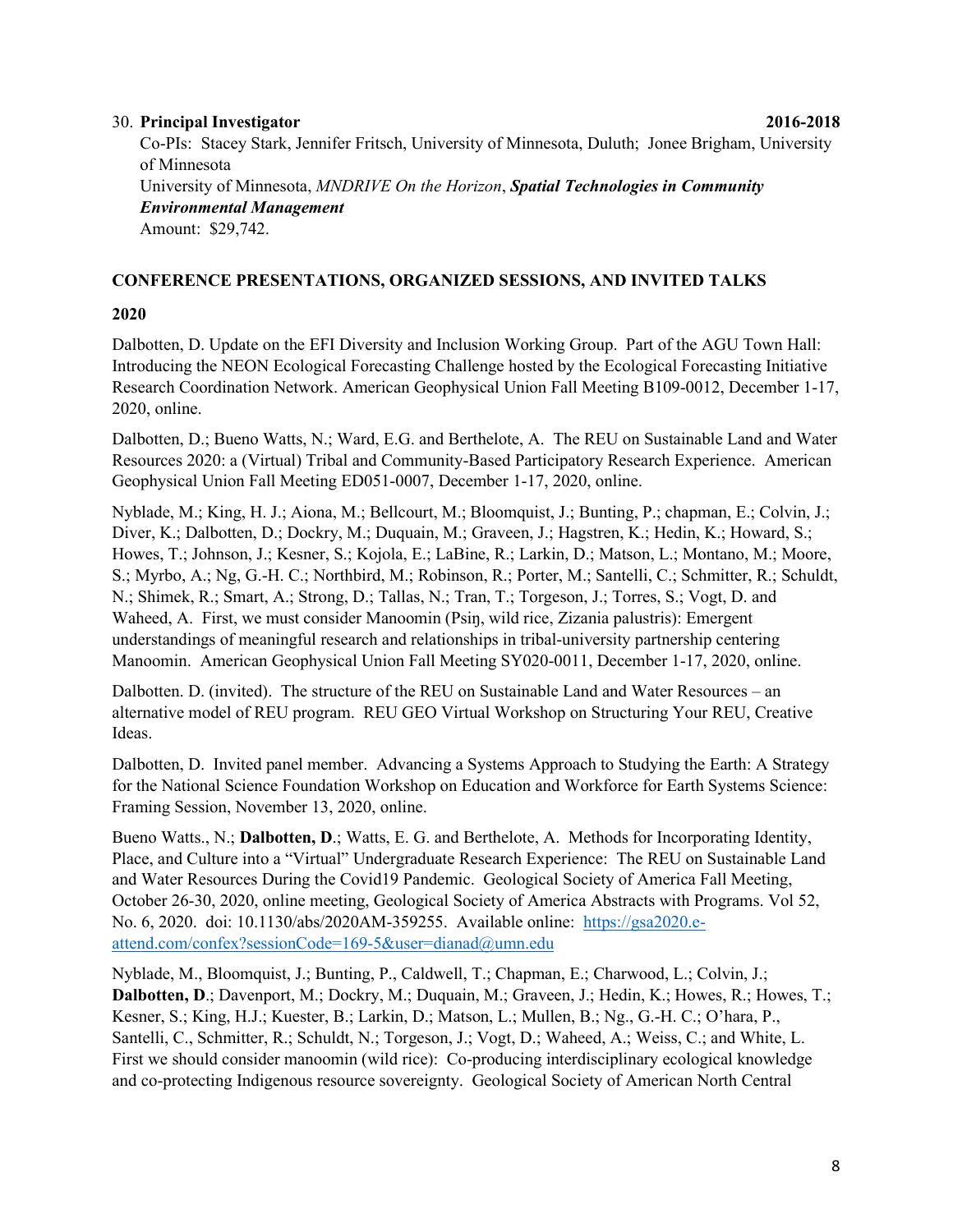Section 54th Annual Meeting, May 18-19, 2020, Duluth, MN. Geological Society of America Abstracts with Programs. Vol. 52, No. 5, ISSN 0016-7592. doi: 10.1130/abs/2020NC-347821

Neville, M.; Moores, H.; Breckenridge, R.; and **Dalbotten, D**. Indigenizing Geoscience Curricula at Leech Lake Tribal College. Geological Society of American North Central Section 54th Annual Meeting, May 18-19, 2020, Duluth, MN. Geological Society of America Abstracts with Programs. Vol. 52, No. 5, ISSN 0016-7592. doi: 10.1130/abs/2020NC-347850

Moores, H.; Breckenridge, R.; Neville, M.; and **Dalbotten, D**. Institutional Barriers to the Establishment of 2+2 Program in Tribal Resources for Remote Delivery to Tribal Colleges. Geological Society of American North Central Section 54th Annual Meeting, May 18-19, 2020, Duluth, MN. Geological Society of America Abstracts with Programs. Vol. 52, No. 5, ISSN 0016-7592. doi: 10.1130/abs/2020NC-348181

**Dalbotten, D.** Update on Diversity and Inclusion Working Group. NSF-sponsored Ecological Forecasting Initiative Research Coordination Network (EFI-RCN) Virtual Workshop, "Ecological Forecasting Initiative 2020: Coordinating the NEON-enabled forecasting challenge". May 12-13, 2020 (online meeting, available at: [https://www.youtube.com/watch?v=US19GNEz8-A\)](https://www.youtube.com/watch?v=US19GNEz8-A).

## **2019**

Bueno Watts, N., Berthelote, A., and **Dalbotten, D.M.** Geoscience Alliance: Report on a Decade of Success of a Native American Mentoring Organization, AGU Fall Meeting ED33A-02, December 9-13, 2019, San Francisco, CA, 2019.

Ng., Crystal et al., Decentering Western Science through Collaborative Tribal-University Research on Manoomin/ Psiη/Manōmaeh (Wild Rice), AGU Fall Meeting PA41F-1169, December 9-13, 2019, San Francisco, CA.

Sloan, V., Bruno, B., **Dalbotten, D.M.,** and Haacker, R. Hot off the Press: Preview of a Handbook on Running Research Experiences for Undergraduates (REU) in the Geosciences, AGU Fall Meeting ED23E-11, December 9-13, 2019, San Francisco, CA.

**Dalbotten, D.M.,** Berthelote, A., and Bueno Watts, N., The Research Experience for Undergraduates on Sustainable Land and Water Resources—Undergraduate Research Incorporating Community-Based Research, GSA National Meeting Paper 226-13, September 22-25, 2019, Phoenix, AZ.

**Dalbotten, D.M**. (Invited), Strategic Planning for Diversity--Effective Strategies for Broadening Participation in the Environmental Sciences, Ecological Forecasting Initiative Conference 2019, Washington, D.C.

# **2018**

**Dalbotten, D.M**., Neville, M., Cloud, A., Castillo, V., Eagle, C., Miller, R., Mooers, H., and Breckenridge, R. (Invited), Azhegiiwe Bagwajaya'ii—(He/She Returns to Nature)—Implementing Earth Systems Science at Leech Lake Tribal College (Invited Presentation), GSA, Paper 274-4, November 4-7, 2018, Indianapolis, IN.

### **2017**

**Dalbotten, D.M.**, Berthelote, A., and Bueno Watts, N., Networking for Success Diversity Recruiting: Creating a Highly Diverse Research Experiences for Undergraduates Program by Networking with Mentors, Faculty, and Students. AGU Fall Meeting ED21C-06, December 8-16, 2017, New Orleans, LA.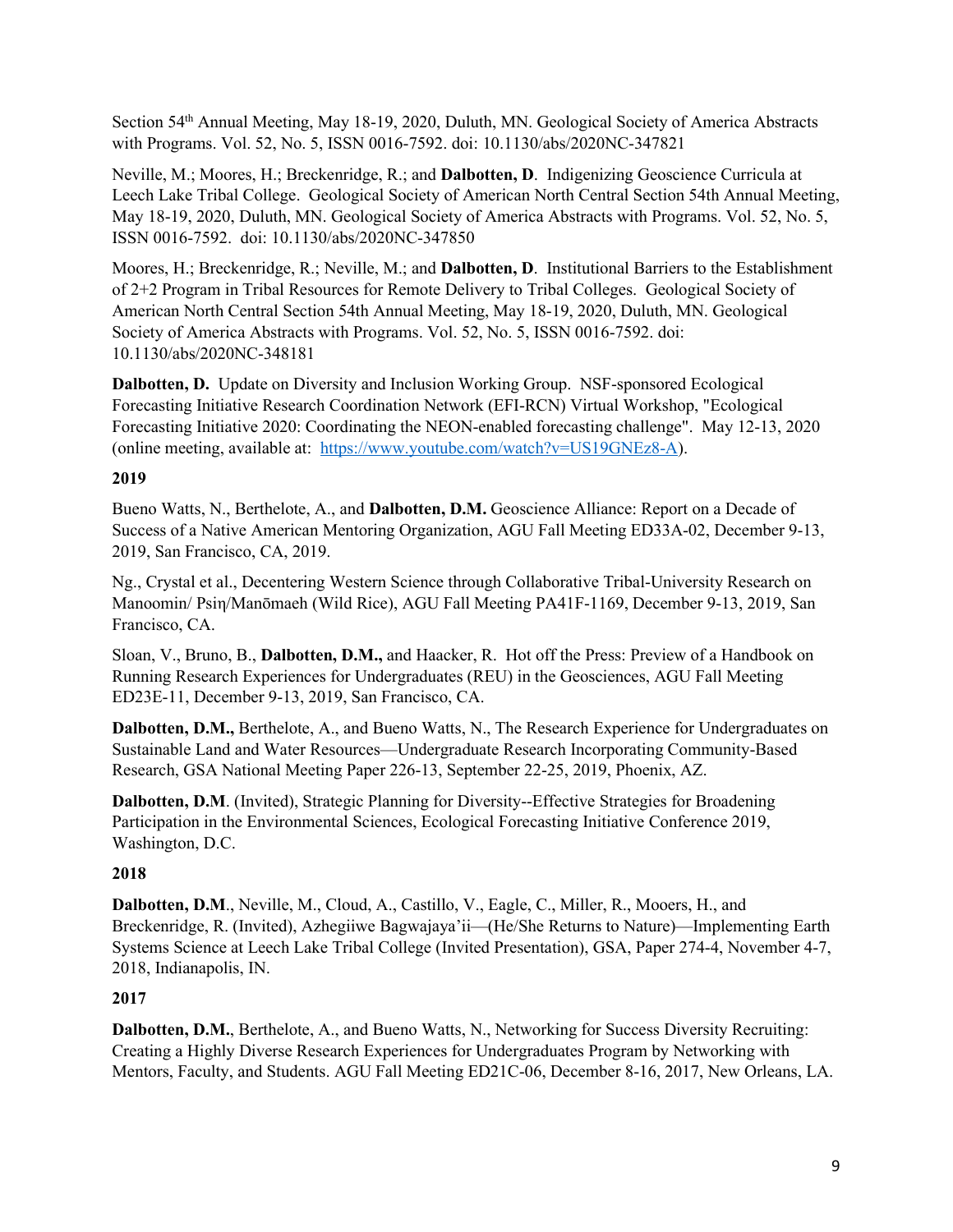**Dalbotten, D.M.**, Berthelote, A., Bueno Watts, N, and Ward, E.G., The Research Experience for Undergraduates on Sustainable Land and Water Resources and the Geoscience Alliance Network— Working Hand in Hand to Promote Broadening Participation in the Geosciences. GSA, Paper 233-1, October 22-25, 2017, Seattle, WA.

**Dalbotten, D.M.**, Research Experiences for Undergraduates, American Indian Science and Engineering Society Region V Meeting, March 31, 2017, Brookings, SD.

## **2016**

Ito, E., Kowalczak, C., **Dalbotten, D.M.**, Pellerin, H., and Greensky, L., g*idakiimanaaniwigamig*, An Informal Science Camp for Mixed Age American Indian Students. AGU Fall Meeting, ED23F-04, Dec. 11-15, 2016, San Francisco, CA.

Moosavi, S., Semken, S., and **Dalbotten, D.M.** (Session Chairs). Place as an Organizing Principle in Geoscience Education. GSA Session T83, Sept. 25-28, 2016, Denver, CO.

**Dalbotten, D.M***.* and Bueno Watts, N., and Ward, E.G. A Geoscience Research Opportunity that is Focused on Community-based Participatory Research on Native American Reservations—The REU on Sustainable Land and Water Resources. GSA, Paper 220-11, Sept. 25-28, 2016, Denver, CO.

**Dalbotten, D.M.** Programs Supporting Native American STEM Learning Created by the National Center for Earth-surface Dynamics. Earth Educator's Rendezvous, July 18-22, 2016, Madison, WI.

## **2015**

Ito, E., Kowalczak, C., and **Dalbotten, D.M.** *gidakiimanaaniwigamig* (gidaa) Science Camps for 3-12 Students at the Fond du Lac Band of Lake Superior Chippewa. AGU Fall Meeting, ED23B-0861, Dec. 14-18, 2015, San Francisco, CA.

**Dalbotten, D.M.** and Goesling, E. (Session Chairs). Using Place-Based and/or Data Driven Approaches in Geoscience Undergraduate Teaching and Research. GSA Session T91, Nov. 1-4, 2015, Baltimore, MD.

**Dalbotten, D.M.,** Bueno Watts, N., Berthelote, A., and Eriksson, S. Geoscience Alliance 3: A Changing Climate's Effect on Rivers, Estuaries, Oceans, First Foods, and Tribal Health. GSA, Paper 90-1, Nov.1-5, 2015, Baltimore, MD.

Bueno Watts, N., Berthelote, A., Lichtenberg, J., Patrick, D., and **Dalbotten, D.M.,** Sustainable Land and Water Resources REU: Community-Inspired Research Meets Open Inquiry. GSA, Paper 90-4, Nov. 1-5, 2015, Baltimore, MD.

**Dalbotten, D.M.** and Geosling, E. Place-Based, Data-Driven Education about Water. GSA, Poster 294-3, Nov. 1-5, 2015, Baltimore, MD.

**Dalbotten, D.M.,** Geosling, E. and Bueno Watts, N. (Session Chairs). Watching Water: Using Data to Monitor, Model, and Research Earth Systems, SACNAS National Meeting, Oct. 27-31, 2015, Washington, D.C.

**Dalbotten, D.M.,** Find Data Resources for Water-Related Research Projects, SACNAS, October 29-31, 2015, Washington, D.C.

**Dalbotten, D.M.,** Geosling, E. and Pollak, J. A Manual for Place-Based, Data-Driven Teaching, Earth Educator's Rendezvous, July 13-17, 2015, Boulder, CO.

**2014**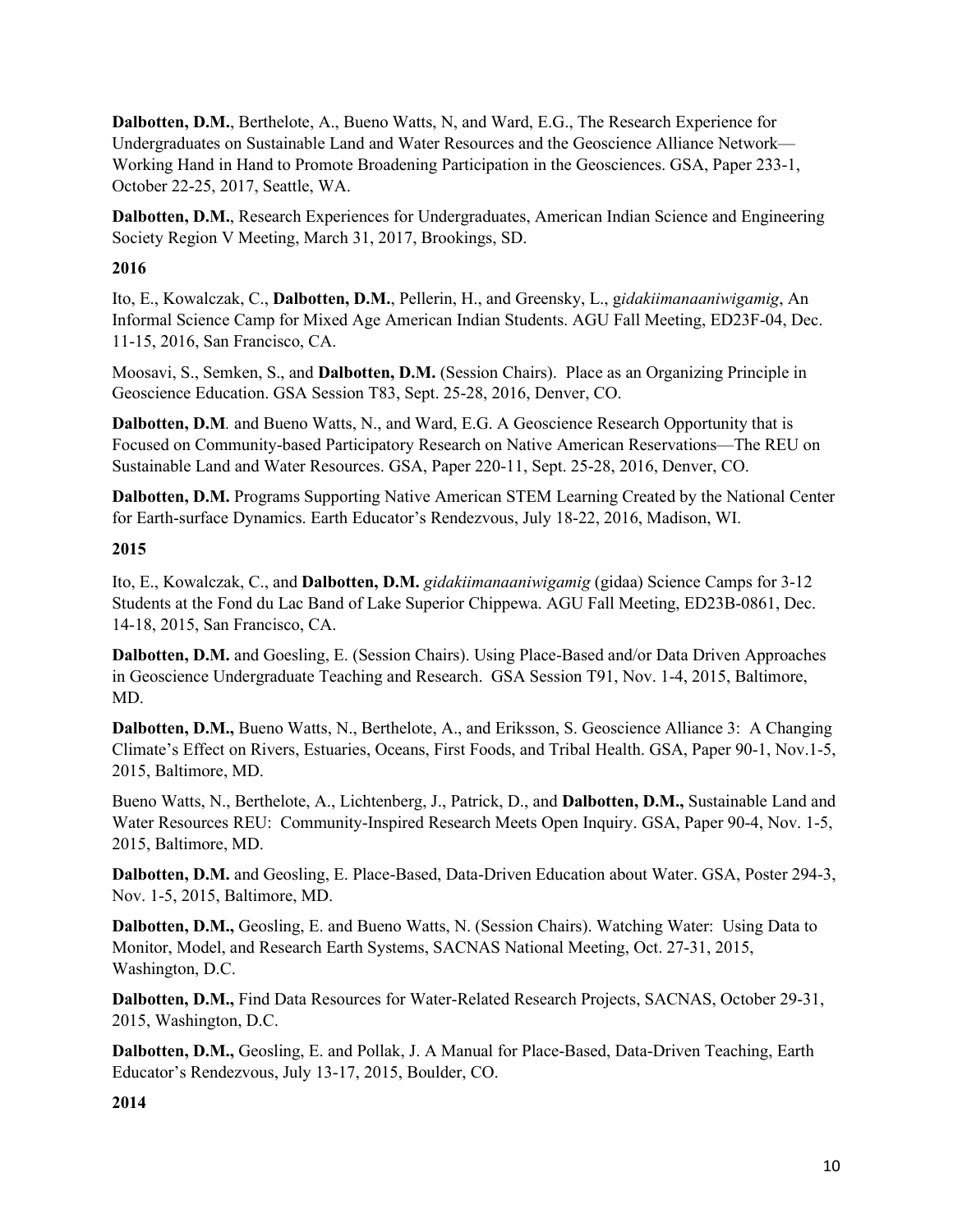Arrigo, J., **Dalbotten, D.M.,** Hooper, R., Pollak, J. and Geosling, E. Integrating Place-Based Science and Data into Hydrology and Geoscience Education Using the CUAHSI Water Data Center Resources. AGU Fall Meeting, Dec. 15-19, 2014, San Francisco, CA.

Berthelote, A., Ward, E.G., **Dalbotten, D.M.,** Broadening Participation in Research Experiences for Undergraduates (REU) Programs: An Evaluation of the Team Research Model for Undergraduate Research Experiences, AGU Fall Meeting, ED44A-06, Dec. 15-19, 2014, San Francisco, CA.

It, E. and **Dalbotten, D.M.** Meaningful, Authentic, and Place-Based Informal Science Education for 6-12 Students, AGU Fall Meeting, ED43D-05, Dec. 15-19, 2014, San Francisco, CA.

**Dalbotten, D.M.** and Berthelote, A., The Geoscience Alliance—A National Network for Broadening Participation of Native Americans in the Geosciences, AGU Fall Meeting, ED31I-07. Dec. 15-19, 2014, San Francisco, CA.

Bueno Watts, N., **Dalbotten, D.M***.*, and Harbor, J. (Session Chairs). Geoscience Alliance: Building Collaborative Partnerships That Strengthen Earth-Science Research Disciplines, GSA Session T72, Oct. 19-22, 2014, Vancouver, BC.

Ito, E., **Dalbotten, D.M.,** Pellerin H., Howes, T., Myrbo, A., and Cakici, H. Making the Most of Place-Based Informal Science Education. GSA, Paper 8-3, Oct. 19-22, 2014, Vancouver, BC.

**Dalbotten, D.M., Future Earth: Place-Based Education and Outreach in an Age of Anthropogenic** Change. GSA, Paper 153-5, Oct. 19-22, 2014, Vancouver, BC.

Ward, E.G., **Dalbotten, D.M**., Broadening Participation in Research Experiences for Undergraduates (REU) Programs: An Evaluation of the Team Research Model for Undergraduate Research Experiences. GSA, Paper 153-7, Oct. 19-22, 2014, Vancouver, BC.

### **2013**

**Dalbotten, D.M.,** Ward, E.G., Berthelote, A., Ito, E., Myrbo, A., Drake, C. Howes, T. and Woods, P. What Went Wrong (and Right) in my Research for Undergraduates Program this Summer. AGU Fall Meeting ED41E-01, Dec. 9-13, 2013, San Francisco, CA.

**Dalbotten, D.M.,** Bueno Watts, N., Myrbo, A., Zurn Birkhimer, S. (Session Chairs). Geoscience Alliance: Moving Toward Earth Systems Planning for Seven Generations through Broadening the Participation of Native Americans in the Geosciences. GSA Session: T124, Oct. 27-30, 2013, Denver, CO.

Berthelote, A. and **Dalbotten, D.M.,** Geoscience Alliance: Building Capacity to Use Science for Sovereignty in Native Communities. GSA, Paper 124-1, Oct 27-30, 2013, Denver, CO.

**Dalbotten, D.M.,** Berthelote, A., Myrbo, A., to,E. and Howe, T. The Research Experience for Undergraduates on Sustainable Land and Water Resources—An On-Reservation Research Opportunity for Students from all Backgrounds. GSA, Paper 124-5, October 27-30, 2013, Denver, CO.

Ito, E., **Dalbotten, D.M.,** Myrbo, A., Pellerin H., Greensky, L., Howes, T., Drake, C., Woods, P. and Wold, A. NSF-OEDG manoomin Science Camp Project: A Model for Engaging American Indian Students in Science, Technology, Engineering, and Mathematics. GSA. Paper 124-10, Oct. 27-30, 2013, Denver, CO.

**Dalbotten, D.M.** (Invited). The National Center for Earth-surface Dynamics and its Partnerships with Native American Communities. Discovering the Potential for Promoting Broadened Participation in the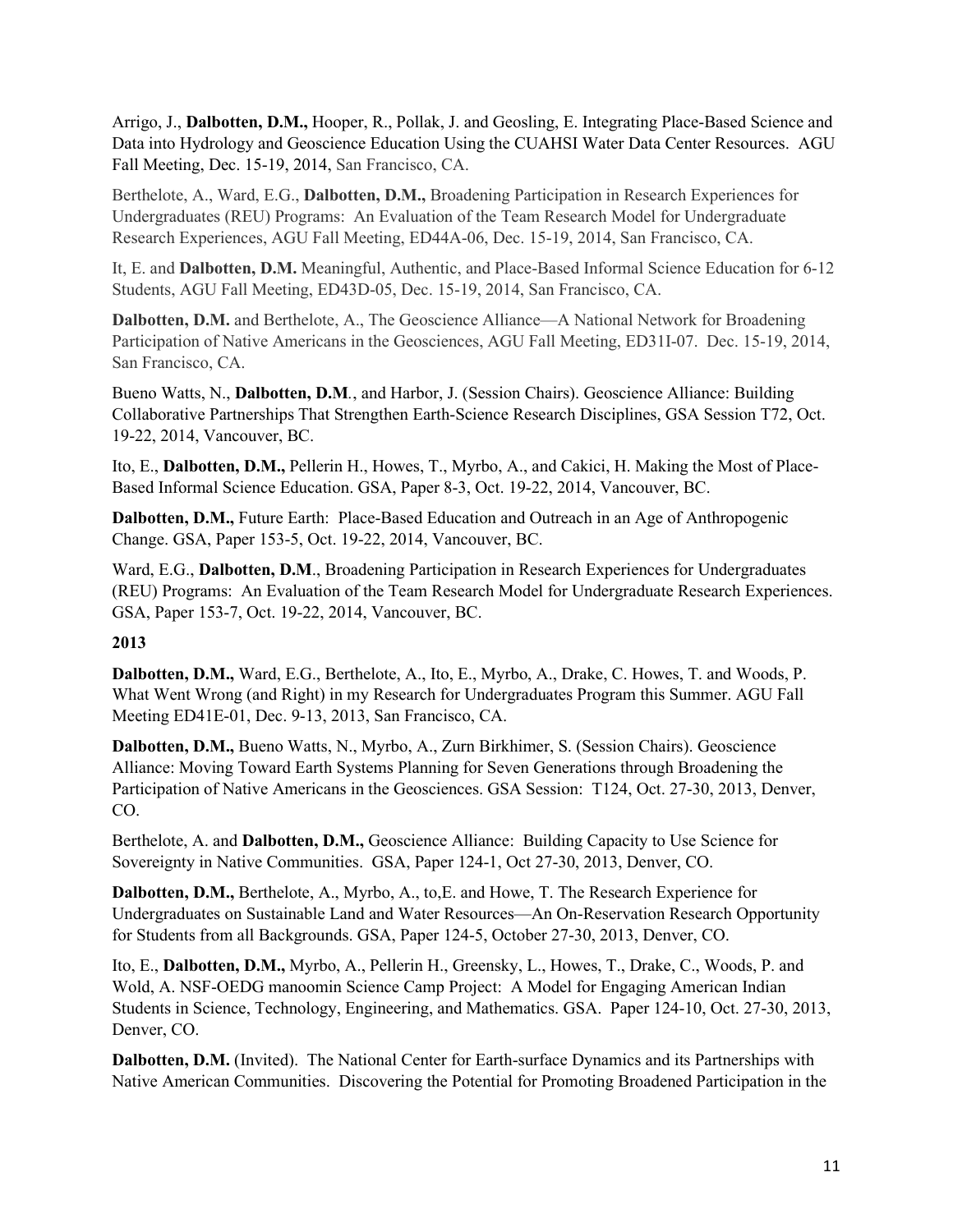Geosciences through Place-Based Geoscience Education and Research, GSA, Paper 124-13, Oct 27-30, 2013, Denver, CO.

**Dalbotten, D.M.,** Campbell, K., Berthelote, A., and Hill, K. Supporting Diversity in Undergraduate Research Programs—Perils and Promise in Creating Teams with Students from a Diversity of Backgrounds, GSA, Poster 147-6, October 27-30, Denver, CO.

# **2012**

**Dalbotten, D.M.,** Hill, K., Berthelote, A., Ito, E., Pellerin H., Howes, T. and Myrbo, A. (Invited). Creating a Research Experience for Undergraduates that Meets the Student Halfway: The REU Site on Sustainable Land and Water Resources, AGU Fall Meeting, ED41F-01, Dec. 3-7, 2012, San Francisco, CA.

**Dalbotten, D.M.** and Berthelote, A., The Geoscience Alliance. American Indian/Alaska Native Working Group on Climate Change Spring Meeting, April 23-24, 2012, Tucson, AZ.

# **2011**

**Dalbotten, D.M.** The REU on Sustainable Land and Water Resources—Experiences from our First Summer on the Rez, NSF GEO REU Workshop Poster, Oct 26-27, 2011, San Jose, CA.

**Dalbotten, D.M.,** Including Diverse Applicants in your REU, NSF GEO REU Workshop Invited Talk, Oct 26-27, 2011, San Jose, CA.

Campbell, K. Roehrig, G., **Dalbotten, D.M.,** Bhattacharya, D., Nam, Y. Varma, K., Wang, J. Conceptualizing In-Service Secondary School Science Teachers' Knowledge Base for Climate Change Content, AGU Fall Meeting, ED24A-07. Dec. 5-9, 2011, San Francisco, CA.

Myrbo, A., Howes, T., DeFoe, R., **Dalbotten, D.M.,** Pellerin H., McEathron, M., Ito, E., Nandagikendaasowin Naawij Gaa-izhiwebakin Manoomini-zaaga'iganiing: Core-based research by Native students on wild rice lakes in northern Minnesota, AGU Fall Meeting, ED23B-0628, Dec. 5-9, 2011, San Francisco, CA.

**Dalbotten, D.M.,** Berthelote, A., Myrbo, A., Ito, E., and Howes, T. A Research Experience for Undergraduates on Sustainable Land and Water Resources, AGU Fall Meeting, ED23B-06252011, Dec. 5-9, 2011, San Francisco, CA.

Nam, Y., Campbell, K., **Dalbotten, D.M.,** Roehrig, G. Cycles: Teachers Discovering Climate Change from a Native Perspective, GSA, Paper 216-6, Oct. 9-12, 2011. Minneapolis, MN.

Howes, T., Myrbo, A., Thompson, R., Drake, C., Woods, P., Locatelli, E.R., Pellerin H., **Dalbotten, D.M.,** Emi Ito, *nanda-gikendaasowin naawij gaa-izhiwebakin manoomini-zaaga'iganiing*: Core-Based Research by Native Students on Wild Rice Lakes in Northern Minnesota, GSA, Paper 234-9, Oct. 9-12, 2011, Minneapolis, MN.

**Dalbotten, D.M.,** Ito, E., Pellerin H., Burger, A., Myrbo, A., Greensky, L., *gidakiimanaaniwigamig* (Our Earth Lodge): Broadening Participation of Native Americans in the Geosciences, AGU Ocean Sciences Meeting, ED45B-07, February 20-24, 2011, Salt Lake City, UT.

### **2010**

Ito, E., Myrbo, A., **Dalbotten, D.M.,** Pellerin H., Greensky, L., Howes, T., Wold, A., McEathron, M., and Shanker, V. Manoomin: Place-Based Research with Native American Students on Wild Rice Lakes on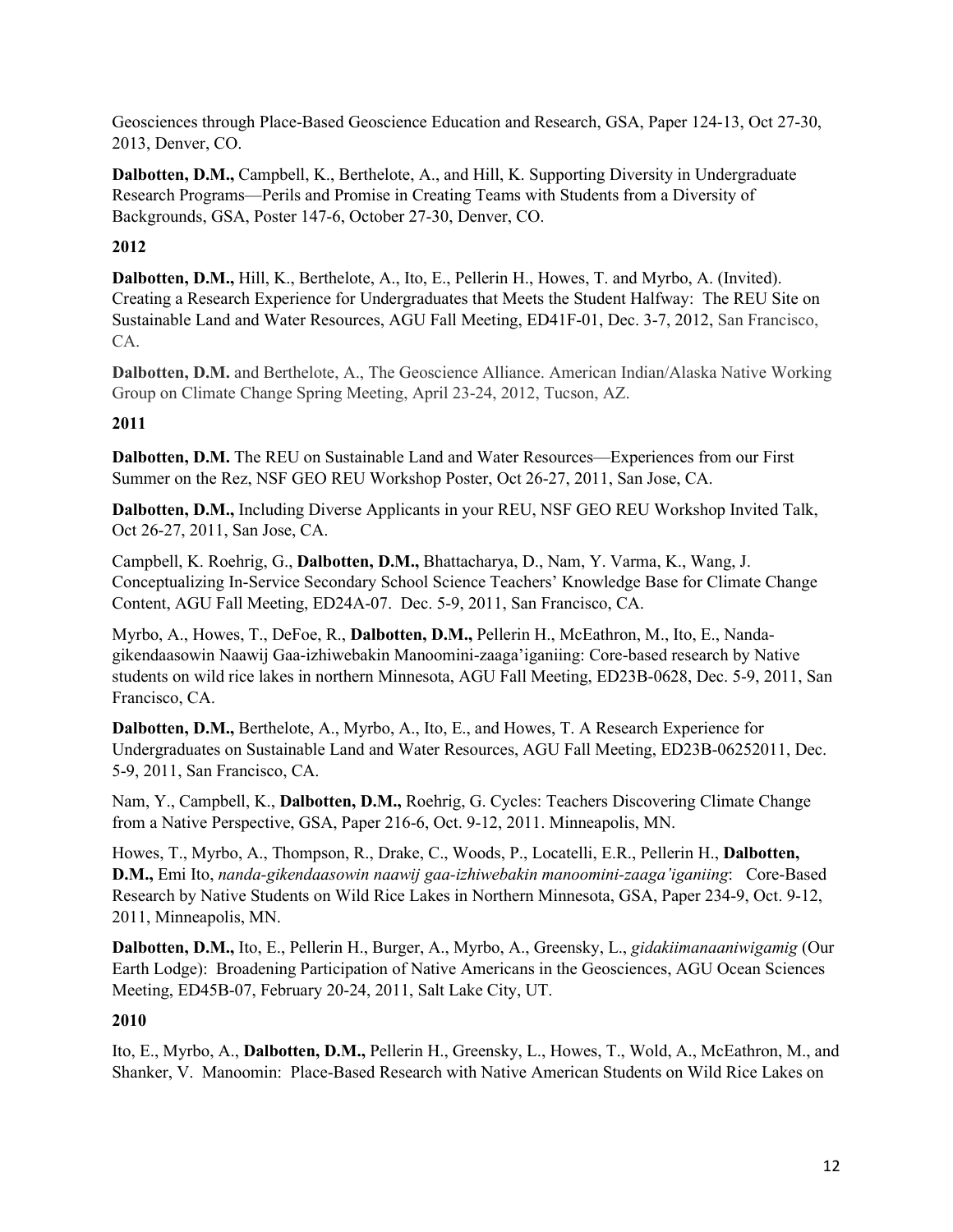the Fond du Lac Band of Lake Superior Chippewa Reservation, Northern Minnesota. AGU Fall Meeting, Dec. 13-17., 2010, San Francisco, CA.

Myrbo, A., **Dalbotten, D.M***.*, Pellerin H., Greensky, L., Howes, T., Ito, E., Wold, A., McEathron, M., and Shanker, V. The First Year of the *manoomin* Project. Place-based Research by Native American Students on Wild Rice Lakes on the Fond du Lac Band of Lake Superior Chippewa Reservation, Northern Minnesota. GSA, Paper 248-10, Oct 31-Nov 3, 2010, Denver, CO.

# **2009**

**Dalbotten, D.M.,** Pellerin H., Greensky, L., Burger, A. Geoscience Alliance—A National Alliance for Broadening Participation of Native Americans in the Geosciences, AGU Fall Meeting, Dec. 14-18, 2009, San Francisco, CA.

Pellerin H., **Dalbotten, D.M.,** Greensky, L., Burger, A., Ito, E. Myrbo, A., Beyond NCED— Sustainability and *gidakiimanaanwigamig* (Our Earth Lodge), ED31A-0523, AGU Fall Meeting, Dec. 14- 18, 2009, San Francisco, CA.

Jones Whyte, P and **Dalbotten, D.M.** (Invited). Designing Effective Research Experiences for Undergraduates, ED23B-01, AGU Fall Meeting, Dec. 14-18, 2009, San Francisco, CA.

**Dalbotten, D.M.,** Campbell, K., Hill, K., Podolak, P., Bevington, A., Holm, G., Wilcock, P., and Twilley, R., Research Experience for Undergraduates (REU) on River and Coastal Restoration—A Center Approach to Creating a Unique Research Experience for Undergraduates ED23B-06, AGU Fall Meeting, Dec. 14-18, 2009, San Francisco, CA.

## **2008**

**Dalbotten, D.M.** The Need for a National Alliance for Broadening Participation of Native Americans in the Geosciences, ED23A-0631, AGU Fall Meeting, Dec. 15-19, 2008, San Francisco, CA.

# **2006**

**Dalbotten, D.,** J. Washburne, and W. Uehara, New approaches and tools for understanding the environment at NSF Science and Technology Centers, panel presentation at the SACNAS Annual Conference, Tampa, FL, Oct. 2006.

# **2005**

**Dalbotten, D.M.,** Camarena, C., Ruiz, J. Ren, J. Jeff Marr, Hondzo, M., and Power, M.E. Effective Collaboration between a Research Center and a Minority-Serving Institution, AGU 23B-08, Dec. 5-9, 2005, San Francisco, CA.

Campbell, K., Friesen, B., Baumtrog, J., Tal, M., Strong, N., Murphy, T., Morin, P., and **Dalbotten, D.M**., Building Bridges Between the Research Lab and K-16 Education. Some Examples from a National Laboratory, GSA North Central Section Meeting. Paper 6-10, May 19-20, 2005, Pittsburgh, PA.

# **2004**

**Dalbotten, D.M.,** Pellerin H., and Steiner, M.A., *gidakiimanaaniwigamig* (Seek to Know)—A Native Youths Science Immersion Program Created through a Partnership between a Tribal College, a Research Laboratory, and a Science Museum, ED22A-07, AGU Fall Meeting, Dec.13-17, 2004, San Francisco, CA.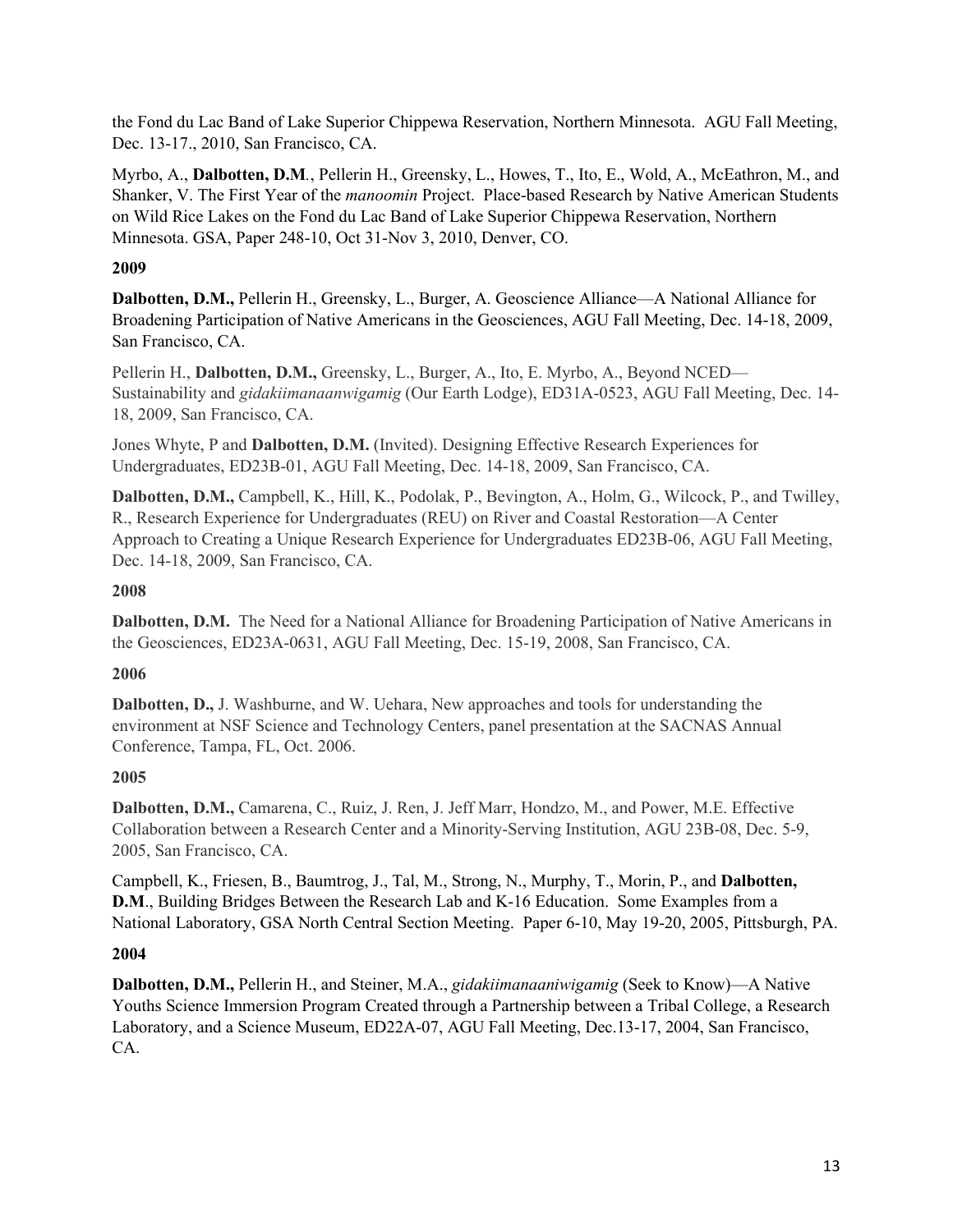Campbell, K., and **Dalbotten, D.M**., ESTREAMS and EarthScapes: Integrating Teacher Professional Development into a Science and Technology Center, Ed21-C, AGU Fall Meeting, Dec. 13-17, 2004, San Francisco, CA.

## **CO-ADVISING OF UNDERGRADUATE STUDENT RESEARCH**

*2011-2020 Students are participants in the Research Experience for Undergraduates on Sustainable Land and Water Resources. Each student team in the REU is co-advised by Dalbotten, a science advisor, and a graduate student. Dalbotten advises students on personal issues, success in the program, research ethics, and community-based research.*

## **2020**

Mohala Aiona (University of San Francisco), Hope Calegaro (Fond du Lac Tribal and Community College), Floyd Clark (Humboldt State University), Jamie Colvin (Haskell Indian Nations University), Sydney Crockett (Beloit College), Alexis Hernandez (Humboldt State University), Cody Henrikson (Humboldt State University), Sean Hollowell (Ohio University), Madison Lalica (Humboldt State University), Joshua Maldonado (Humboldt State University), Justin McCollum (Salish Kootenai College); Carl Old Person (Salish Kootenai College), Charlie Pereda (Humboldt State University), Caleb Sandoval (Humboldt State University), Nizhoni Tallas (Virginia Tech), Sirena Torres (Humboldt State University), Tyler Tran (University of Minnesota), Christian Trujillo (Humboldt State University), Ezerom Yosief (Humboldt State University)

## **2019**

Arianna Northbird (University of Minnesota, Duluth), Victoria Thrash (University of Iowa, Ames), Jamie Colvin (Haskell Indian Nation University), Gage Clark (Oklahoma State University), William Mathew McCormick (Red Rocks Community College), Jessica Greenhill (Salish Kootenai College), Amanda Berry (Salish Kootenai College), Carl Old Person (Salish Kootenai College), Rustin Bielski (Salish Kootenai College), Brena Mullin (Bemidji State University), Trinaty Caldwell (University of Wisconsin, OshKosh), Andrea Bugyis (Lafayette College), Marica Thomas (University of North Carolina, Pembroke)

# **2018**

LeAnn Zuniga (California State University, Los Angeles), Bruce Liscomb (California Polytechnic San Luis Obispo), Myrna Girald Perez (University of Puerto Rico, Mayaguez), Sarah Zurkee (Wichita State University), Rachel Loder (College of Wooster), Kendra Melanson (Clark University), Madisen Dimacale (Villanova University), LeAnn Charwood (Leech Lake Tribal College), Lilah White (University of Minnesota), Susannah Howard (Smith College), Zhaa Zhaa Greensky (Michigan Technological University)

# **2017**

ShiNasha Pete (Salish Kootenai College), Tasha Schneider (University of Minnesota, Morris), Molly Stammer (Salish Kootenai College), Diana Vargas (St. Olaf College), Elizabeth Kekski (Salish Kootenai College), Amanda Berens (Salish Kootenai College), Laura Mackey (McGill University), Olivia Cacciatore (Villanova University), Lizbeth Aguirre (University of California, Santa Cruz), Brandon Blankenship (Sewanee University), Riley Howes (Brown University), Ifunanya Obidi (University of Illinois, Urbana), Amelia Mindich (SUNY Geneseo), Andrea Richter-Sanchez (Florida State University), Kevin Murphy (Carlton College), Brittany Trejo (University of New Mexico), Kathleen Lugo (Florida International University), Alishia Orloff (University of Washington), Mariana Hernandez (University of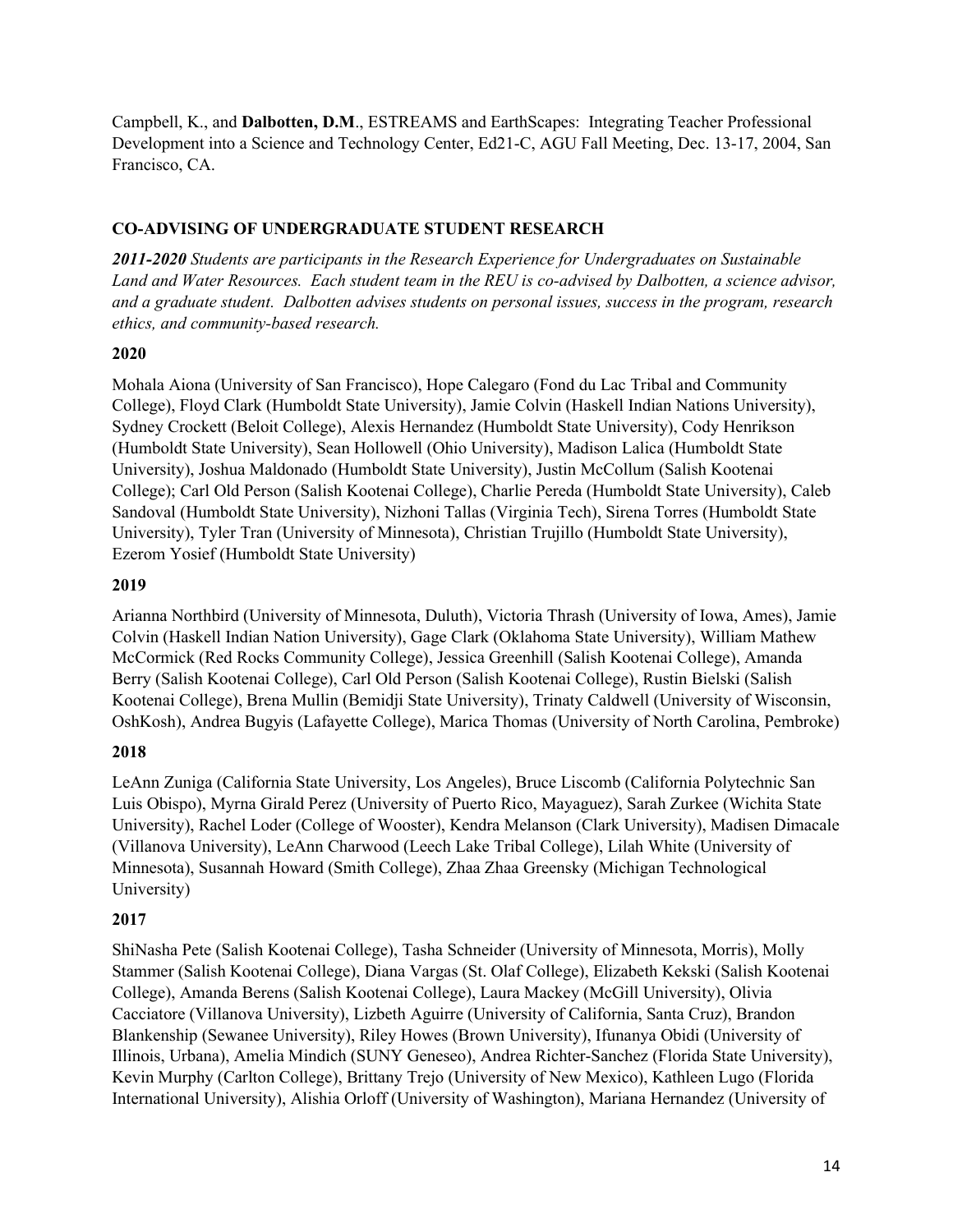Texas, El Paso), Maria Camilla Franco (University of Minnesota), Morgan Schultz (Salish Kootenai College).

## **2016**

Tyler Fouty (Salish Kootenai College), Noah Irby (University of North Dakota), Michaela Long (Arizona State University), Samantha Beck (Colorado School of Mines), Gabriela Martinez (California State University, Los Angelos), Cynthia Mancilla (University of California, Berkeley), LeAnn Charwood (Leech Lake Tribal College), Karina Redding (University of California, Berkeley), Marissa Torrez Castro (San Francisco State University), Ana Alonso (Pennsylvania State University), Alfred Balletto (Salish Kootenai College), Celina Gray (Salish Kootenai College), Jessica Greenhill (Austin Peay State University), Laura Hernandez (Humboldt State University), Bobby Long (Southeastern Oklahoma State University), Stefon Martinez (Salish Kootenai College), Thea Ogema (Leech Lake Tribal College)

## **2015**

Anjelica Johnson (Wheaton College), Megan Forcia (University of Minnesota, Morris), Joel Montana (San Joachim Delta College), Ana Alonso (Pennsylvania State University), Eric Best (Oakwood University), Jonathan Clyde (Navajo Tech), Patrick Feller (Heritage University), Kenneth Edmo (Salish Kootenai College), Lucia Mercado (Rio Hondo College), Brett Stevenson (Salish Kootenai College), LeAnn Charwood (Leech Lake Tribal College), Maria Roubert (University of Puerto Rico, Pedras), Allison Acosta (Clemson), Chris Jorgensen (University of California, Merced), Marcy Mead (Salish Kootenai College), India Woodruff (Rowan University), Aileen Zebrowski (University of Minnesota), James Dean (Hood College), Mariana Martinez (Arizona State University)

### **2014**

Peter Maas (Leech Lake Tribal College), Royal Rock (Leech Lake Tribal College), Ashley Bennett Bald (Salish Kootenai College), Natasha Myhal (University of Minnesota, Morris), Jenna Davis (University of Florida), Minerva Ringland (Yale University), Loga Fixico (Salish Kootenai College), Patrick Wurster (Salish Kootenai College), Theresa Oehmke (Massachusetts Institute of Technology), Jabari Jones (Carlton College), Cheyenne Sun Eagle (Haskall University), Scott Beauvais (Salish Kootenai College), Dane Zagar (Lake Superior Community College), Francisca Toledo (University of Puerto Rico), Ida Clarke (Black Hills State University), Jordan Hoagland (Los Rios Community College), Emilia Caylor (University of Houston, Downtown), Ricardo Munoz (University of California, Santa Cruz), Jesse Kaneski (Fond du Lac Tribal and Community College)

# **2013**

Wayne Greensky (Itasca Community College), Zachary Kisfalusi (Northwestern University), Alec Keiper (Appalachian State University), Adrienne Warmsley (Humboldt State), Andrew Samsel (Salish Kootenai College), Travis Beauvais (Salish Kootenai College), Loga Fixico (Salish Kootenai College), Chad Reynolds (Salish Kootenai College), Karen Johnson (Lac Courte Oreilles Tribal College), Mariyanna Vasquez Crede (Mount Holyoke College)

# **2012**

Phil Defoe (Fond du Lac Tribal and Community College), Carla Miller (Lac Courte Oreilles Tribal College), Anne Solano (Sitting Bull College), Margo Regier (Beloit College), DeShawn Benn (Upper Iowa University), Edward Lo (Louisiana State University and Agricultural and Technical College), Nathaniel Hawthorne (University of California, Santa Cruz), Jeffrey Kwang (Johns Hopkins), Jacob Feistner (Salish Kootenai College), Isadore Mitchell (Salish Kootenai College), Gary Lesser (Salish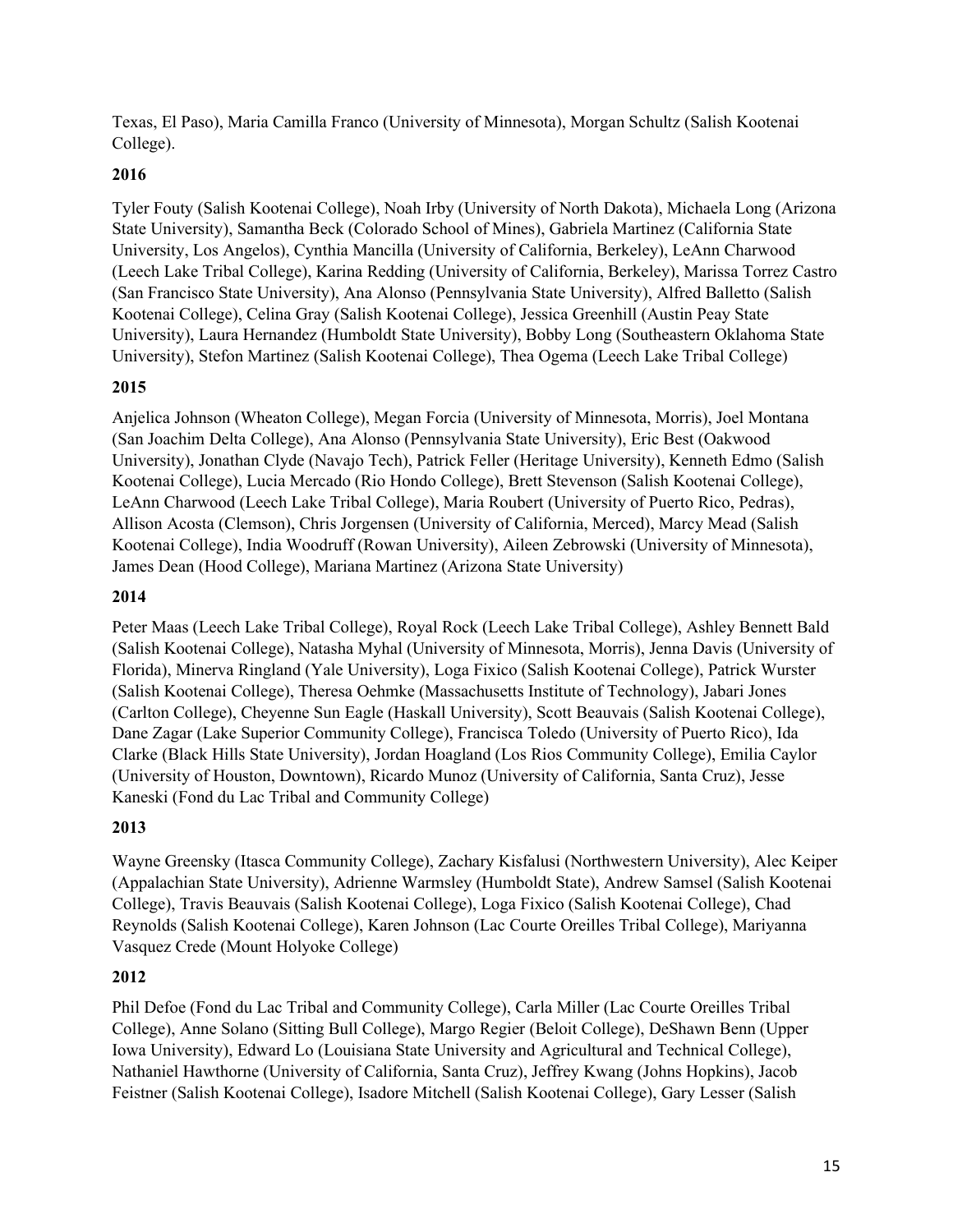Kootenai College), Sashay Camel (Salish Kootenai College), Ryan Gustafson (Humboldt State University), Cheyenne Moore (Fond du Lac Tribal and Community College)

## **2011**

Sheldon Misquadace (Fond du Lac Tribal and Community College), Mary Pyawasit (St. Scholastica), Lynda Morrison (Leech Lake Tribal College), Matthew Weingart (Salish Kootenai College), Misty Rose Peterson (Fond du Lac Tribal and Community College), Christina Bunch (Northeastern State University, Oklahoma), Cheyenne Moore (Fond du Lac Tribal and Community College), Jacob Feistner (Salish Kootenai College), Vincent Medicine Horse (Salish Kootenai College), Gary Lesser (Salish Kootenai College), Lihong Brown (University of Michigan), Bianca Rodriguez Cardonez (University of Puerto Rico), Ashley Marks (Salish Kootenai College), Clinton Isham (College of Menomonie Nation)

*2007- 2010 Students were participants in the Research Experience for Undergraduates on River and Coastal Restoration. Dalbotten and co-directors Karen Campbell and Kimberly Hill mentored students for 5 of the 10-week experience while they were at the St. Anthony Falls Laboratory, and a science mentor from the National Center for Earth-surface Dynamics mentored the students at their field sites.*

### **2010**

Osvaldo Flores (Northern Arizona University), Lyman Peterson (Humboldt State University), Cindy Tran (Orange Coast College), Clinton Isham (College of Menominee Nation), Cailan Halliday (Humboldt State University), Brandon Pono-Hanson (University of Portland), Cynthia Boshell (Humboldt State University), Alexandra Saldana (Florida International University), Anastasia Piliouros (University of Pennsylvania), Anna Normand (Louisiana State University)

### **2009**

Diana DiLeonardo (Hamilton College), Gabe RiCharde (Wheaton), Jessica Roark (Kansas University), Jordan Thiessen (Carlton University), June Sayers (St. Cloud State University), Kelsey Wefald (College of St. Catherine), Kiernan Folz-Donahue (St. Norbert College), Kimber Moore-Cooks (Fort Valley State University), LaShawna Weeks (College of Wooster), Claire Bailey (San Francisco State University), Gicel Estrada (Loyola University)

### **2008**

Tim Shin (University of Texas, Austin), Michaela Long (Arizona State University), Michael Sekor (Vassar), Leslie Sinak (Lawrence University), Jennifer Keliher-Venegas (Southwestern College, Chula Vista), Jordan Thiessen (Carleton College), June Sayers (St. Cloud State University), Katie Trifone (University of Wisconsin, Platteville), Kim DeVillier (San Francisco State University), Ashley Thomas (Florida International University), Cecelia Palomo (University of Texas, San Antonio), Christine Carter (Bradley University), D. J. Jurk (University of Pennsylvania)

# **2007**

Ramsey Coronado (Arizona State University), Sonya Alcocer (University of Texas, San Antonio), Viviana Berrios (University of Puerto Rico, Mayaguez), Michaela Long (Arizona State University), Angel Santiago (University of Puerto Rico, Mayaguez), Antoinette Abeyta (University of New Mexico), Carl Ekstrand (Illinois Institute of Technology), Daniela Martinez (Johns Hopkins University), Tim Shin (University of Texas, Austin), Sheri Shannon (Penn State University), Robb Haydel (University of Illinois, Urbana-Champaign), Noel Abraham (Santa Monica College)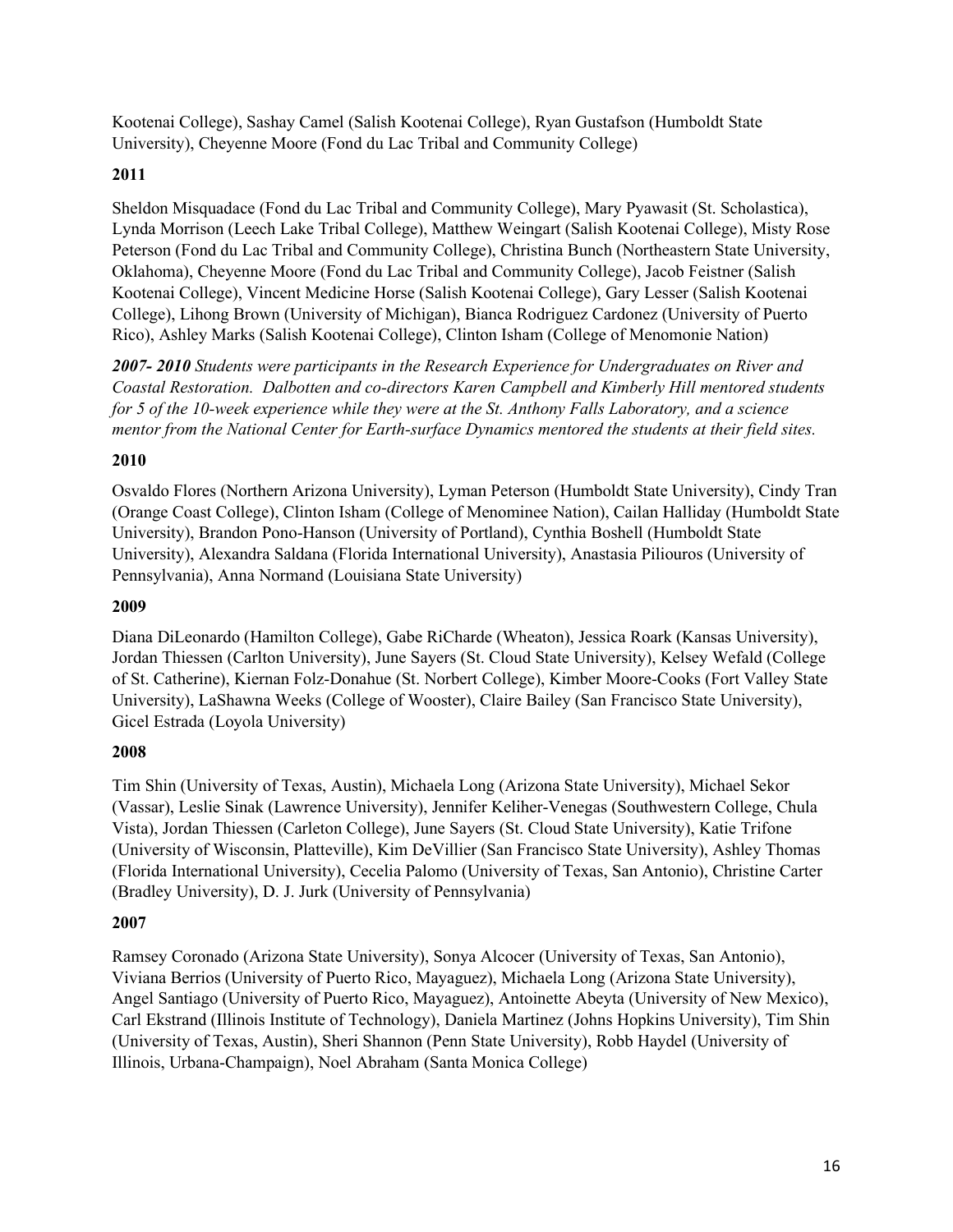*2003-2006 Students were participants in the Undergraduate Summer Internship Program of the National Center for Earth-surface Dynamics. Dalbotten co-mentored the students with a science mentor, managing students personal issues and supporting success in the research process.*

# **2006**

Hallie Boyer (Macalester College), Jordan Thiessen (Carlton College), Alexis Feltus (University of Minnesota, Duluth), Angel Santiago (University of Puerto Rico, Mayaguez

# **2005**

Noel Abraham (Santa Monica College), Frederick Tapaha (Dine College), Aaron Carranza (Iowa State University), Angel Santiago (University of Puerto Rico, Mayaguez)

# **2004**

Edith Moreno (Brown University), Fernando Hernandez (Santa Monica Community College), Kerri Puckett (University of Wyoming, Angel Santiago (University of Puerto Rico, Mayaguez), Daniele Trip (University of Texas)

# **2003**

Viviana Lopez Burgos (University of Puerto, Mayaguez), Marla Torrado (University of Puerto Rico, Piedras), Lesley Querzegue (Louisiana State University), Crystal Lesmeister (University of Wyoming)

# **WORKSHOPS AND MEETINGS ORGANIZED**

- 1. **Diana Dalbotten** with Ecological Forecasting Initiative Diversity Working Group, Webinar: What Diverse Students Need to Thrive in Data- and Computer-Heavy Settings, November 19, 2020.
- 2. **Diana Dalbotten**, Arianna Northbird (Univ. of Minnesota, Duluth), Geoscience Alliance Indigenous Retreat on "Resiliency, Knowledge Sharing, and Empowering Indigeneity," August 7, 2020, a virtual retreat.
- 3. **Diana Dalbotten**, Nievita Bueno Watts (Humboldt State University), and Antony Berthelote (Salish Kootenai College), Geoscience Alliance Workshop on Data in Indian Country: Data Sovereignty, Social Justice, and Equitable Training Opportunities, February 6-10, 2020, Las Vegas, NV.
- 4. Anne Hornickel (MN Northstar STEM Alliance, University of Minnesota), Courtney Kowalczak (Fond du Lac Tribal and Community College), **Diana Dalbotten**, 3rd NSSI Indigenous Research Retreat, May 22-23, 2019, Cloquet Forestry Center, Cloquet, MN.
- 5. **Diana Dalbotten**, Nievita Bueno Watts, and Antony Berthelote. Geoscience Alliance IV, Carrying forward ancestral geoscience knowledge to work through today's challenges: Land Rights, Food Security, Natural Resource Extraction, Extreme Weather Events, Water, Land Use Change, and Education, January 31 – February 3, 2019, Phoenix, AZ.
- 6. Anne Hornickel (MN Northstar STEM Alliance, University of Minnesota), **Diana Dalbotten**, Lori Barrow (Leech Lake Tribal College), 2<sup>nd</sup> NSSI Indigenous Research Restreat, May 31-June 1, 2018, Leech Lake Tribal College, Cass Lake, MN.
- 7. Sreekala Bajwa, Aaron Bergstrom, Evan Boucher, **Diana Dalbotten**, Travis Desell, Paul Gunderson, Gary Hatfield, Mohamed Mokbel, John Nowatzki, Philip Pardee, and Nathan Springer. Agricultural Data Integration: From Genomics to Unmanned Systems, October 26 - 28, 2017, University of Minnesota.
- 8. **Diana Dalbotten** and Frank Douma (University of Minnesota). Tribal Colleges & Tribal Lands: Developing Future Leadership for Infrastructure, Environmental Sustainability & Wellbeing, Friday August 25th, 2017, 9:00 a.m. - 5:30 p.m., Humphrey School of Public Affairs, University of Minnesota